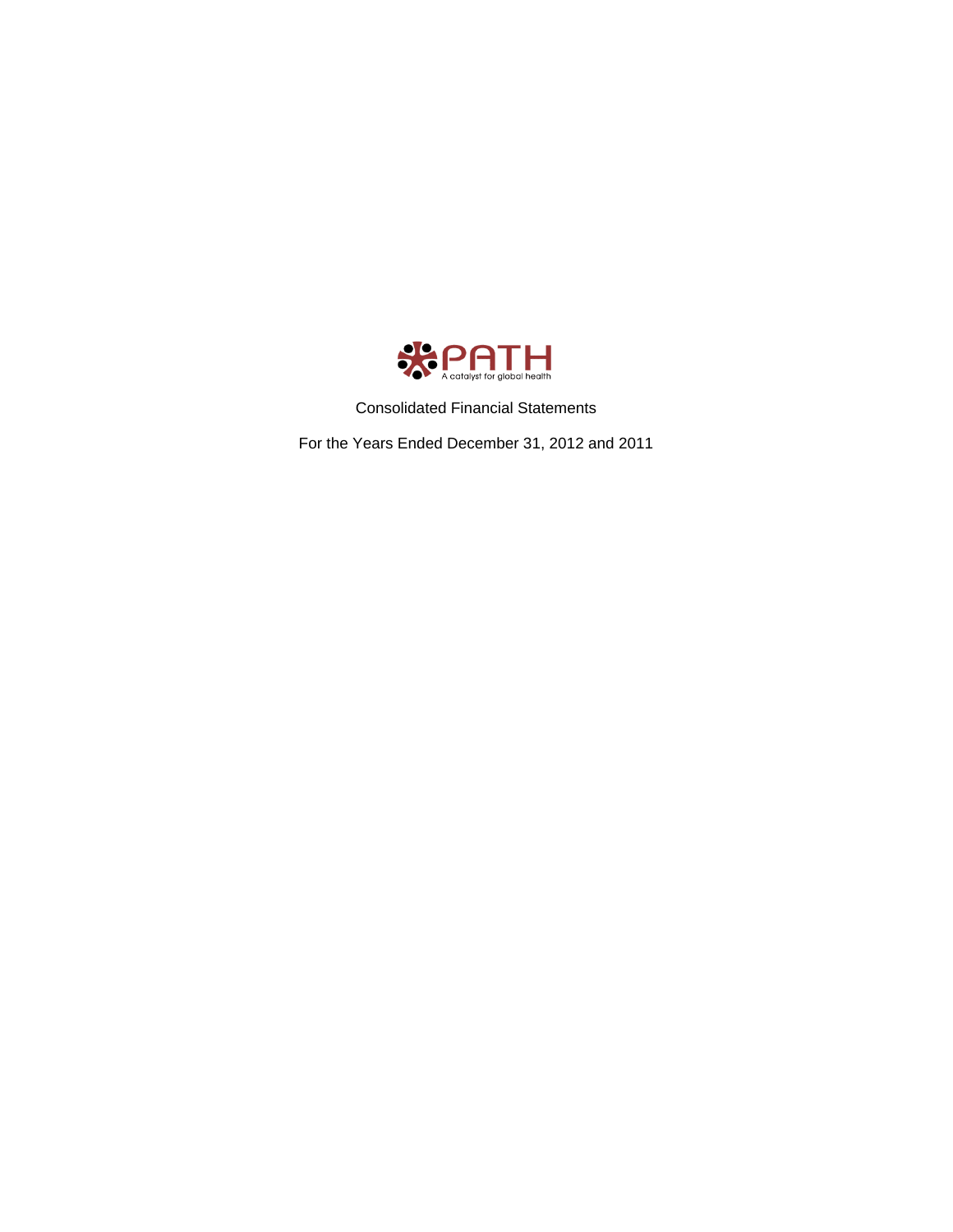## *Table of Contents*

|                                                                                                   | Page     |
|---------------------------------------------------------------------------------------------------|----------|
| <b>Independent Auditors' Report</b>                                                               | $1 - 2$  |
| <b>Consolidated Financial Statements:</b><br><b>Consolidated Statements of Financial Position</b> | 3        |
| <b>Consolidated Statements of Unrestricted Activities</b>                                         | 4        |
| Consolidated Statements of Changes in Net Assets                                                  | 5        |
| <b>Consolidated Statements of Cash Flows</b>                                                      | 6        |
| Notes to Consolidated Financial Statements                                                        | $7 - 25$ |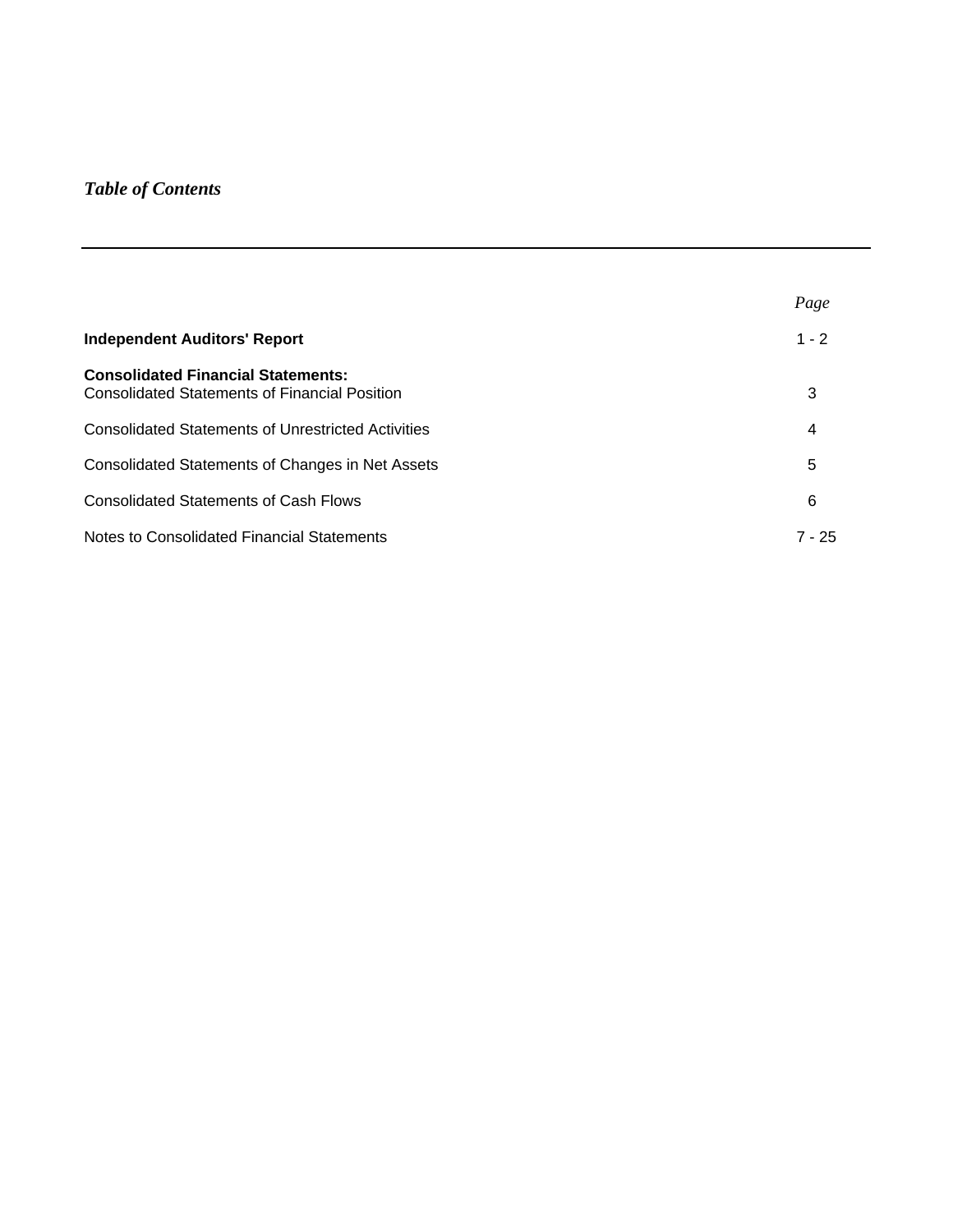## **CLARK NUBER**

#### *Independent Auditors' Report*

*Board of Directors Program for Appropriate Technology in Health (PATH) Seattle, Washington* 

We have audited the accompanying consolidated financial statements of Program for Appropriate Technology in Health (PATH) and Subsidiaries (collectively, the Organization) which comprise the consolidated statements of financial position as of December 31, 2012 and 2011, and the related consolidated statements of unrestricted activities, changes in net assets and cash flows for the years then ended, and the related notes to the financial statements.

#### *Management's Responsibility for the Financial Statements*

Management is responsible for the preparation and fair presentation of these financial statements in accordance with accounting principles generally accepted in the United States of America; this includes the design, implementation, and maintenance of internal control relevant to the preparation and fair presentation of financial statements that are free from material misstatement, whether due to fraud or error.

#### *Auditors' Responsibility*

Our responsibility is to express an opinion on these financial statements based on our audits. We conducted our audits in accordance with auditing standards generally accepted in the United States of America. Those standards require that we plan and perform the audit to obtain reasonable assurance about whether the financial statements are free from material misstatement.

An audit involves performing procedures to obtain audit evidence about the amounts and disclosures in the financial statements. The procedures selected depend on the auditors' judgment, including the assessment of the risks of material misstatement of the financial statements, whether due to fraud or error. In making those risk assessments, the auditor considers internal control relevant to the entity's preparation and fair presentation of the financial statements in order to design audit procedures that are appropriate in the circumstances, but not for the purpose of expressing an opinion on the effectiveness of the entity's internal control. Accordingly, we express no such opinion. An audit also includes evaluating the appropriateness of accounting policies used and the reasonableness of significant accounting estimates made by management, as well as evaluating the overall presentation of the financial statements.

We believe that the audit evidence we have obtained is sufficient and appropriate to provide a basis for our audit opinion.

Certified Public **Accountants** and Consultants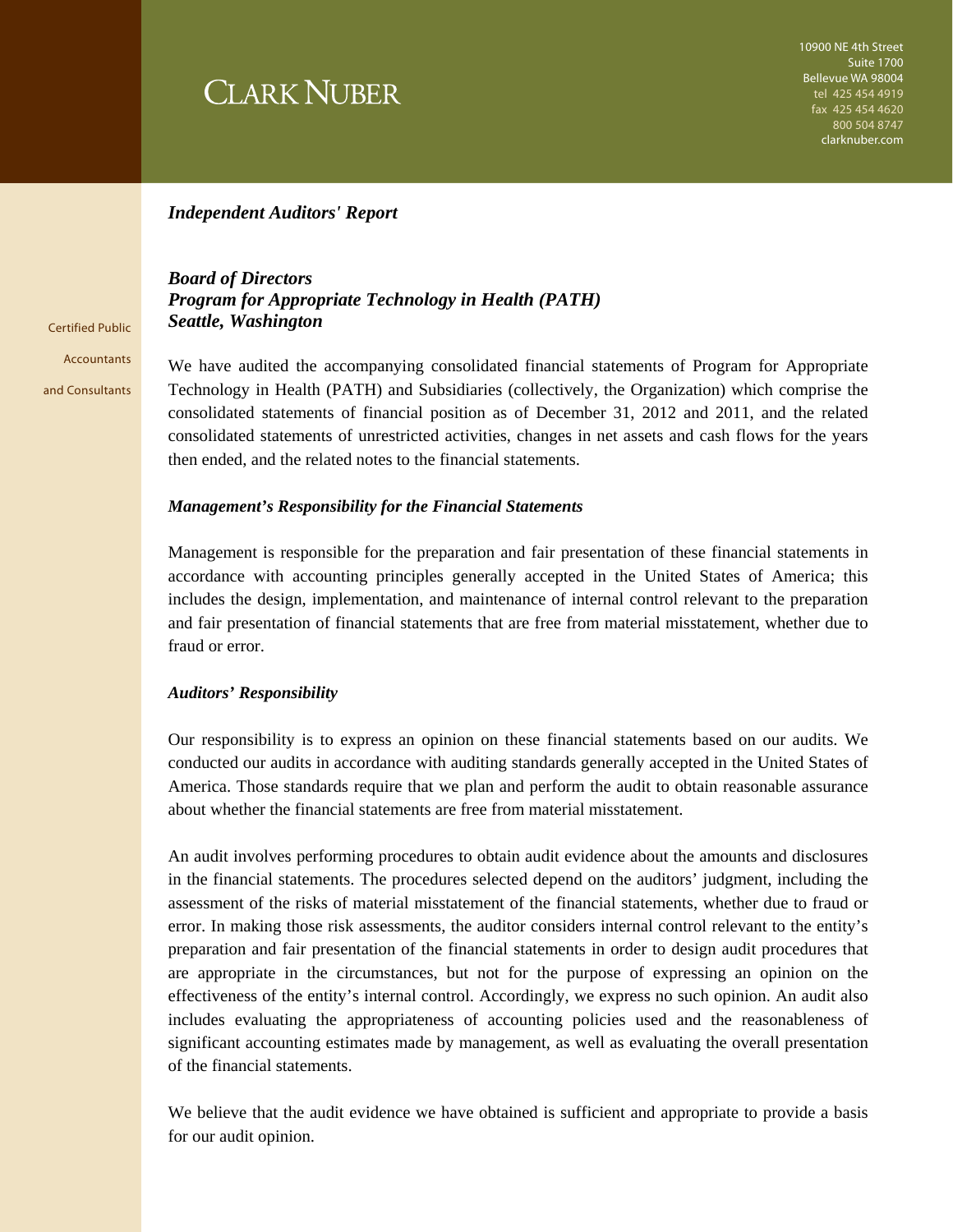# **CLARK NUBER**

#### *Opinion*

In our opinion, the financial statements referred to above present fairly, in all material respects, the financial position of the Organization as of December 31, 2012 and 2011, and the changes in its net assets and its cash flows for the years then ended, in conformity with accounting principles generally accepted in the United States of America.

Clark Nuber P.S.

Certified Public Accountants May 10, 2013

Certified Public Accountants and Consultants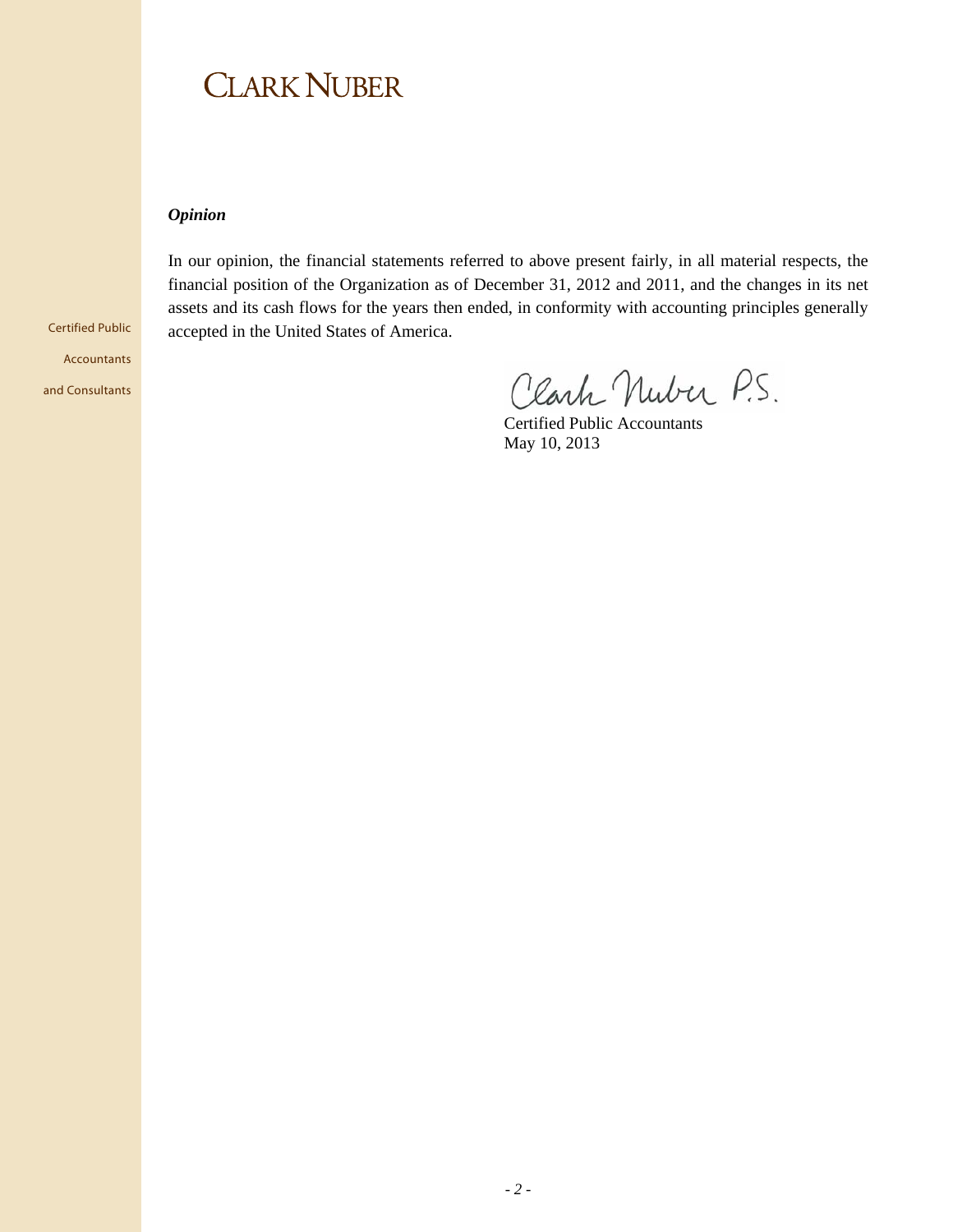## *Consolidated Statements of Financial Position December 31, 2012 and 2011 (In Thousands)*

|                                                      | 2012          | 2011          |
|------------------------------------------------------|---------------|---------------|
| <b>Assets</b>                                        |               |               |
| Cash and cash equivalents                            | \$<br>40,453  | \$<br>18,222  |
| Investments                                          | 275,355       | 298,871       |
| Contributions and awards receivable, net             | 333,178       | 399,183       |
| Prepaid expenses and other                           | 2,777         | 2,775         |
| Other receivables                                    | 2,437         | 3,234         |
| Furniture, equipment and leasehold improvements, net | 20,812        | 22,080        |
| Patent, net                                          | 403           | 582           |
| <b>Total Assets</b>                                  | 675,415       | \$<br>744,947 |
| <b>Liabilities and Net Assets</b>                    |               |               |
| Accounts payable                                     | \$<br>28,142  | \$<br>37,956  |
| Accrued expenses and other liabilities               | 26,401        | 24,122        |
| Notes payable                                        | 5,232         | 5,980         |
| <b>Total Liabilities</b>                             | 59,775        | 68,058        |
| <b>Net Assets:</b>                                   |               |               |
| Unrestricted                                         | 21,281        | 17,629        |
| Temporarily restricted                               | 590,984       | 655,890       |
| Permanently restricted                               | 3,375         | 3,370         |
| <b>Total Net Assets</b>                              | 615,640       | 676,889       |
| <b>Total Liabilities and Net Assets</b>              | \$<br>675,415 | \$<br>744,947 |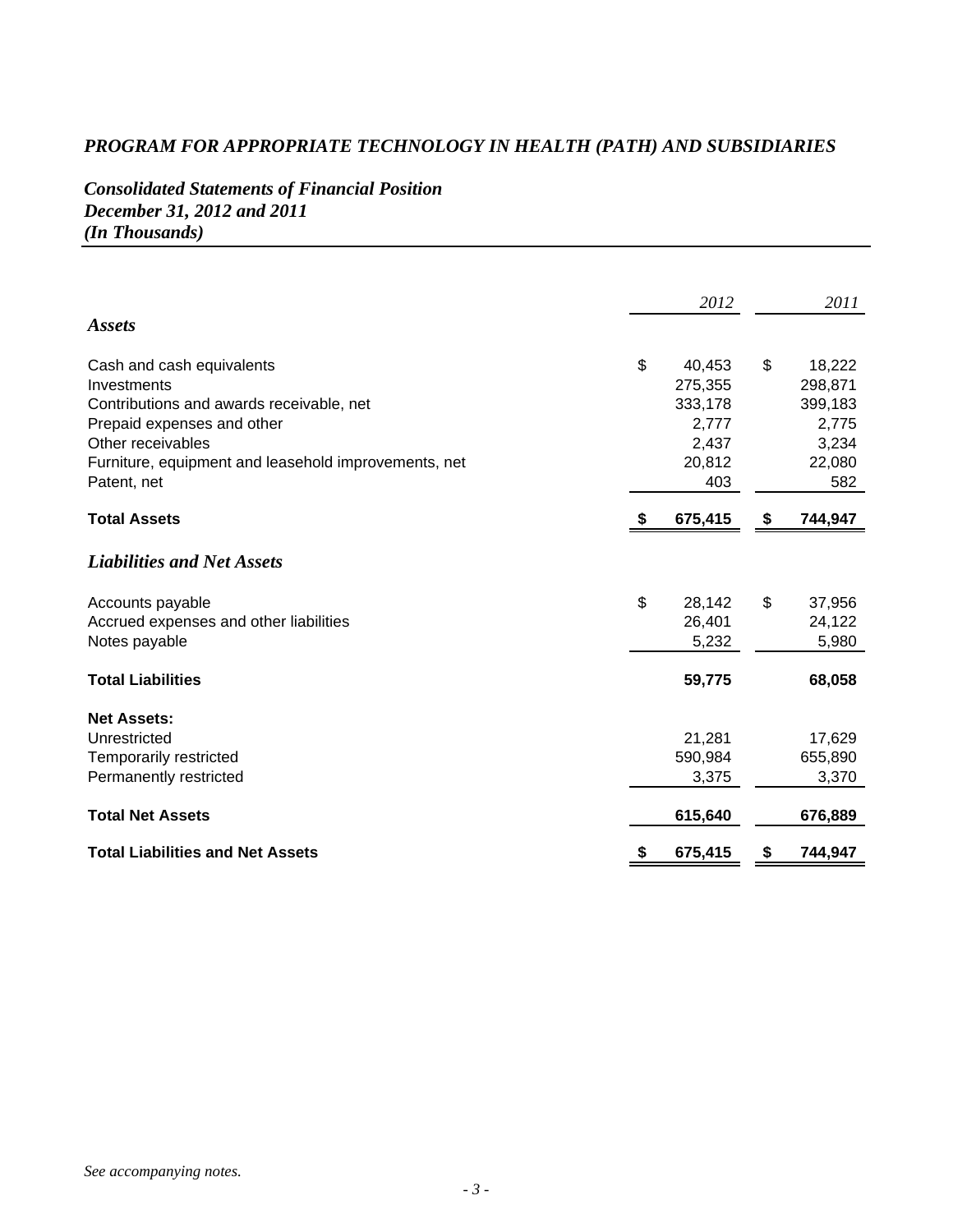*Consolidated Statements of Unrestricted Activities For the Years Ended December 31, 2012 and 2011 (In Thousands)* 

|                                                                                                                                                              | 2012                   | 2011                   |
|--------------------------------------------------------------------------------------------------------------------------------------------------------------|------------------------|------------------------|
| <b>Revenues, Gains and Other Support:</b><br>Contributions and awards - government, international,<br>agencies, foundations, and public and private funders- |                        |                        |
| Contributions and awards released from restriction<br>Unrestricted private contributions                                                                     | \$<br>306,655<br>3,602 | \$<br>277,081<br>5,327 |
|                                                                                                                                                              | 310,257                | 282,408                |
| Other income-                                                                                                                                                |                        |                        |
| Investment income                                                                                                                                            | 1,912                  | 852                    |
| Program service income                                                                                                                                       | 27                     | 80                     |
| License and royalty income                                                                                                                                   | 9                      | 11                     |
| Gain on foreign currency exchange<br>Other                                                                                                                   | 381<br>233             | 219<br>268             |
|                                                                                                                                                              | 2,562                  | 1,430                  |
|                                                                                                                                                              |                        |                        |
| <b>Total Revenues, Gains and Other Support</b>                                                                                                               | 312,819                | 283,838                |
| <b>Expenses:</b>                                                                                                                                             |                        |                        |
| Program services-                                                                                                                                            |                        |                        |
| Vaccines and immunizations                                                                                                                                   | 112,071                | 121,301                |
| Emerging and epidemic diseases                                                                                                                               | 96,944                 | 72,911                 |
| Health technologies                                                                                                                                          | 23,905                 | 19,889                 |
| Maternal and child health                                                                                                                                    | 20,015                 | 17,930                 |
| Reproductive health                                                                                                                                          | 11,684                 | 11,936                 |
| Cross program                                                                                                                                                | 3,156                  | 1,357                  |
|                                                                                                                                                              | 267,775                | 245,324                |
| Support services-<br>Fundraising                                                                                                                             | 1,503                  | 1,430                  |
| Bid and proposal                                                                                                                                             | 1,719                  | 1,963                  |
| Management and general                                                                                                                                       | 38,599                 | 35,641                 |
|                                                                                                                                                              | 41,821                 | 39,034                 |
| <b>Total Expenses</b>                                                                                                                                        | 309,596                | 284,358                |
| <b>Change in Unrestricted Net Assets</b>                                                                                                                     |                        |                        |
| <b>Before Inherent Contribution from Acquisition</b>                                                                                                         | 3,223                  | (520)                  |
| Inherent contribution from acquisition                                                                                                                       | 429                    |                        |
| <b>Change in Unrestricted Net Assets</b>                                                                                                                     | \$<br>3,652            | (520)<br>\$            |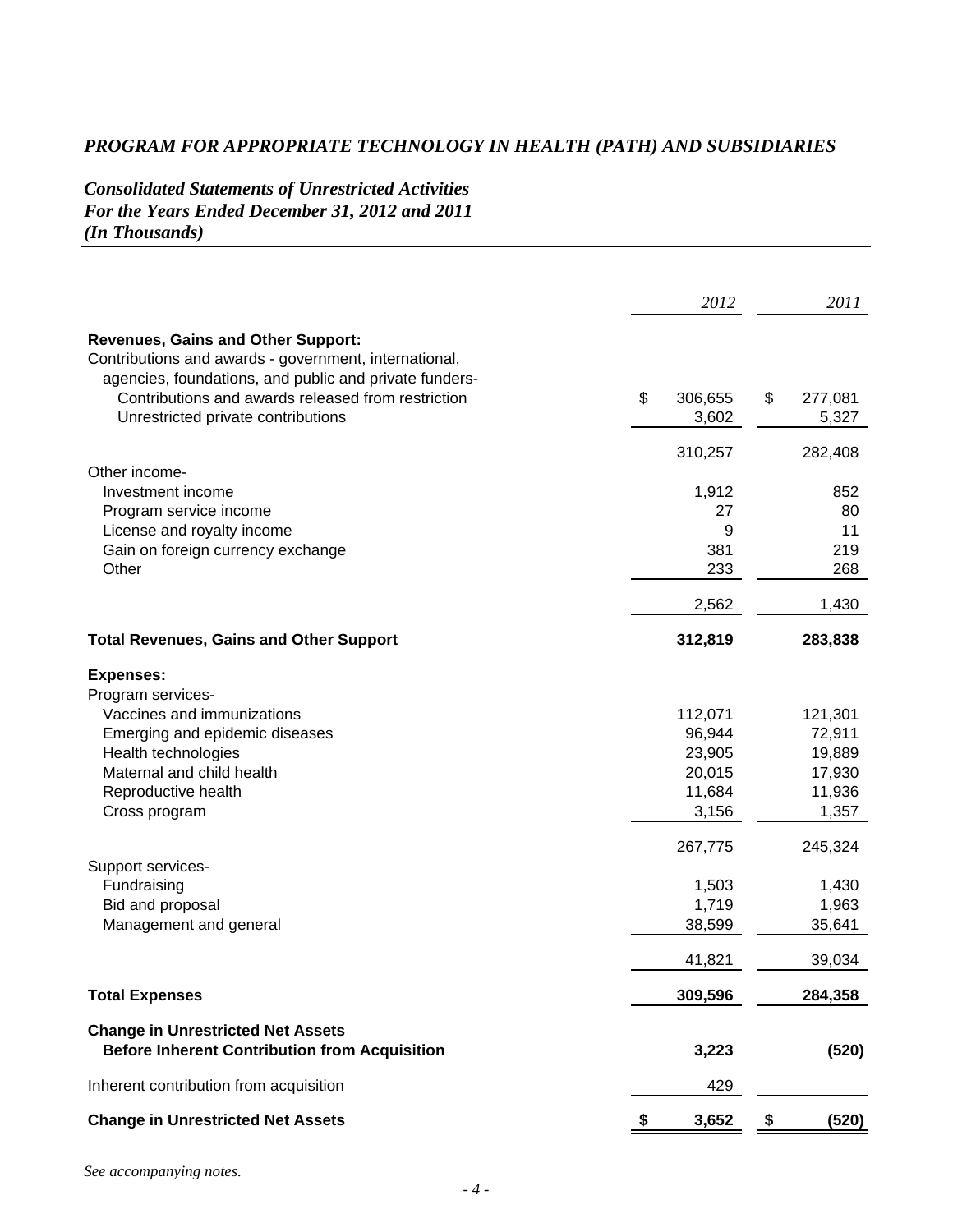*Consolidated Statements of Changes in Net Assets For the Years Ended December 31, 2012 and 2011 (In Thousands)* 

|                                                       |    | 2012       |    | 2011       |
|-------------------------------------------------------|----|------------|----|------------|
| <b>Unrestricted Net Assets:</b>                       |    |            |    |            |
| Contributions and awards released from restrictions   | \$ | 306,655    | \$ | 277,081    |
| Total unrestricted revenues, gains, and other support |    | 6,164      |    | 6,757      |
| Inherent contribution from acquisition                |    | 429        |    |            |
| <b>Total expenses</b>                                 |    | (309, 596) |    | (284,358)  |
| <b>Change in Unrestricted Net Assets</b>              |    | 3,652      |    | (520)      |
| <b>Temporarily Restricted Net Assets:</b>             |    |            |    |            |
| Contributions and awards                              |    | 202,933    |    | 246,640    |
| Inherent contribution from acquisition                |    | 34,921     |    |            |
| Investment income                                     |    | 3,895      |    | 1,416      |
| Contributions and awards released from restrictions   |    | (306, 655) |    | (277, 081) |
| <b>Change in Temporarily Restricted Net Assets</b>    |    | (64, 906)  |    | (29, 025)  |
| <b>Permanently Restricted Net Assets:</b>             |    |            |    |            |
| Contributions                                         |    | 5          |    | 3          |
| <b>Change in Permanently Restricted Net Assets</b>    |    | 5          |    | 3          |
| <b>Total Change in Net Assets</b>                     |    | (61, 249)  |    | (29, 542)  |
| Net assets, beginning of year                         |    | 676,889    |    | 706,431    |
| Net Assets, End of Year                               | S  | 615,640    | S  | 676,889    |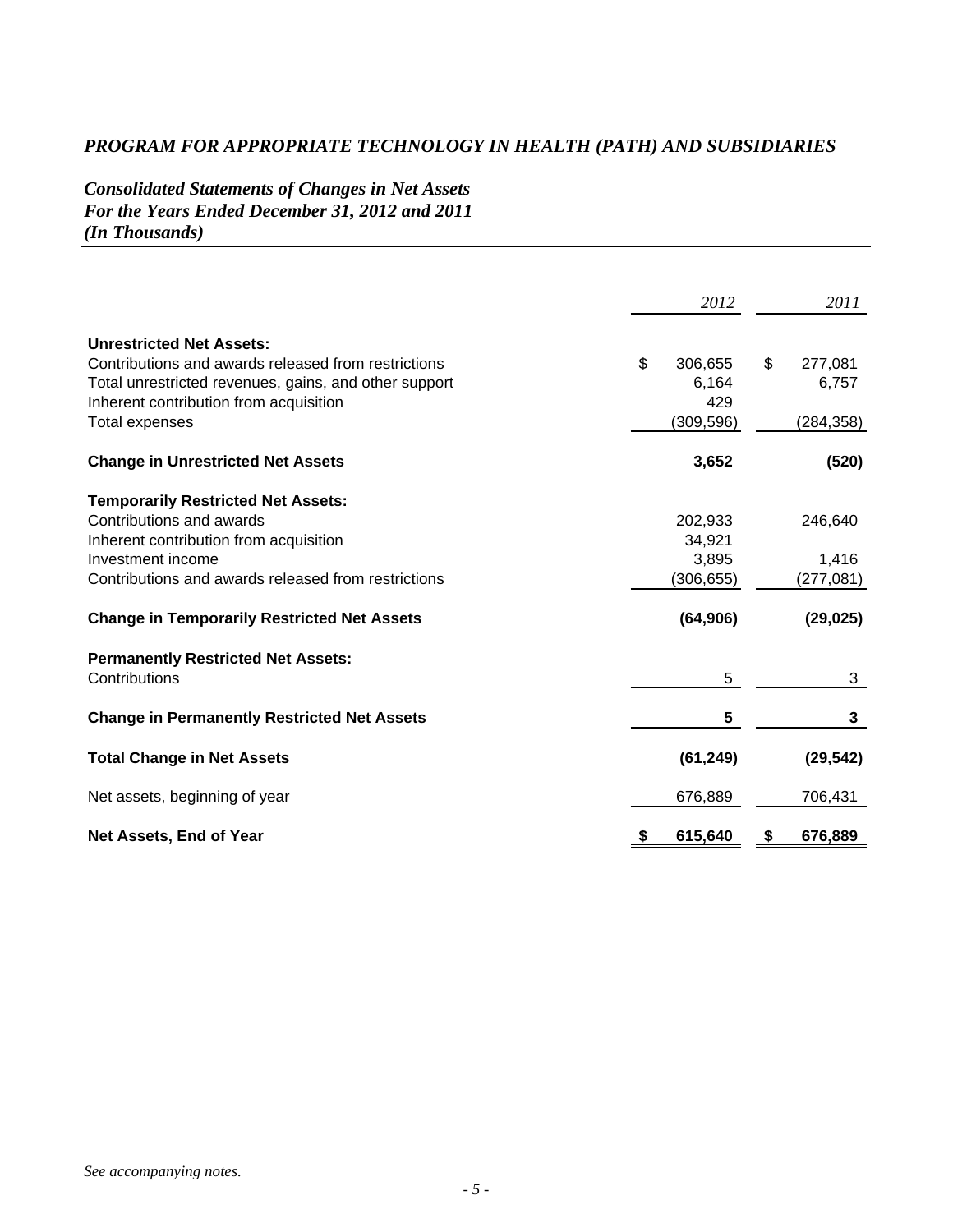*Consolidated Statements of Cash Flows For the Years Ended December 31, 2012 and 2011 (In Thousands)* 

|                                                                                                    | 2012            | 2011            |
|----------------------------------------------------------------------------------------------------|-----------------|-----------------|
| <b>Cash Flows from Operating Activities:</b>                                                       |                 |                 |
| Change in net assets                                                                               | \$<br>(61, 249) | \$<br>(29, 542) |
| Adjustments to reconcile change in net assets to                                                   |                 |                 |
| net cash used by operating activities-                                                             |                 |                 |
| Depreciation and amortization                                                                      | 3,894           | 3,441           |
| Unrealized (gain) loss on investments                                                              | (2, 213)        | 1,972           |
| Loss on sale and disposal of equipment                                                             | 158             | 93              |
| Inherent contribution from acquisition                                                             | (35, 350)       |                 |
| Contributions restricted for endowment                                                             | (5)             | (3)             |
| Changes in assets and liabilities:                                                                 |                 |                 |
| Contributions and awards receivable                                                                | 79,325          | (854)           |
|                                                                                                    | 418             |                 |
| Prepaid expenses and other                                                                         | 797             | (438)           |
| Other receivables                                                                                  |                 | (731)           |
| Accounts payable                                                                                   | (10, 856)       | 4,609           |
| Accrued expenses and other liabilities                                                             | 1,739           | 3,417           |
| <b>Net Cash Used by Operating Activities</b>                                                       | (23, 342)       | (18,036)        |
| <b>Cash Flows from Investing Activities:</b>                                                       |                 |                 |
| Purchases of furniture, equipment and leasehold improvements                                       | (2, 492)        | (5, 459)        |
| Proceeds from sale of equipment                                                                    | 34              | 98              |
| Cash assumed from acquisition                                                                      | 3,138           |                 |
| Purchases of investments                                                                           | (37, 289)       | (69, 774)       |
| Proceeds from maturity/sales of investments                                                        | 82,925          | 78,384          |
| <b>Net Cash Provided by Investing Activities</b>                                                   | 46,316          | 3,249           |
| <b>Cash Flows from Financing Activities:</b>                                                       |                 |                 |
| Payments on notes payable                                                                          | (748)           | (734)           |
| Proceeds from contributions restricted for endowment                                               | 5               | 3               |
|                                                                                                    |                 |                 |
| <b>Net Cash Used by Financing Activities</b>                                                       | (743)           | (731)           |
| <b>Net Change in Cash and Cash Equivalents</b>                                                     | 22,231          | (15, 518)       |
| Cash and cash equivalents, beginning of year                                                       | 18,222          | 33,740          |
| Cash and Cash Equivalents, End of Year                                                             | \$<br>40,453    | \$<br>18,222    |
| <b>Supplemental Disclosure of Cash Flow Information:</b><br>Cash paid during the year for interest | \$<br>102       | \$<br>124       |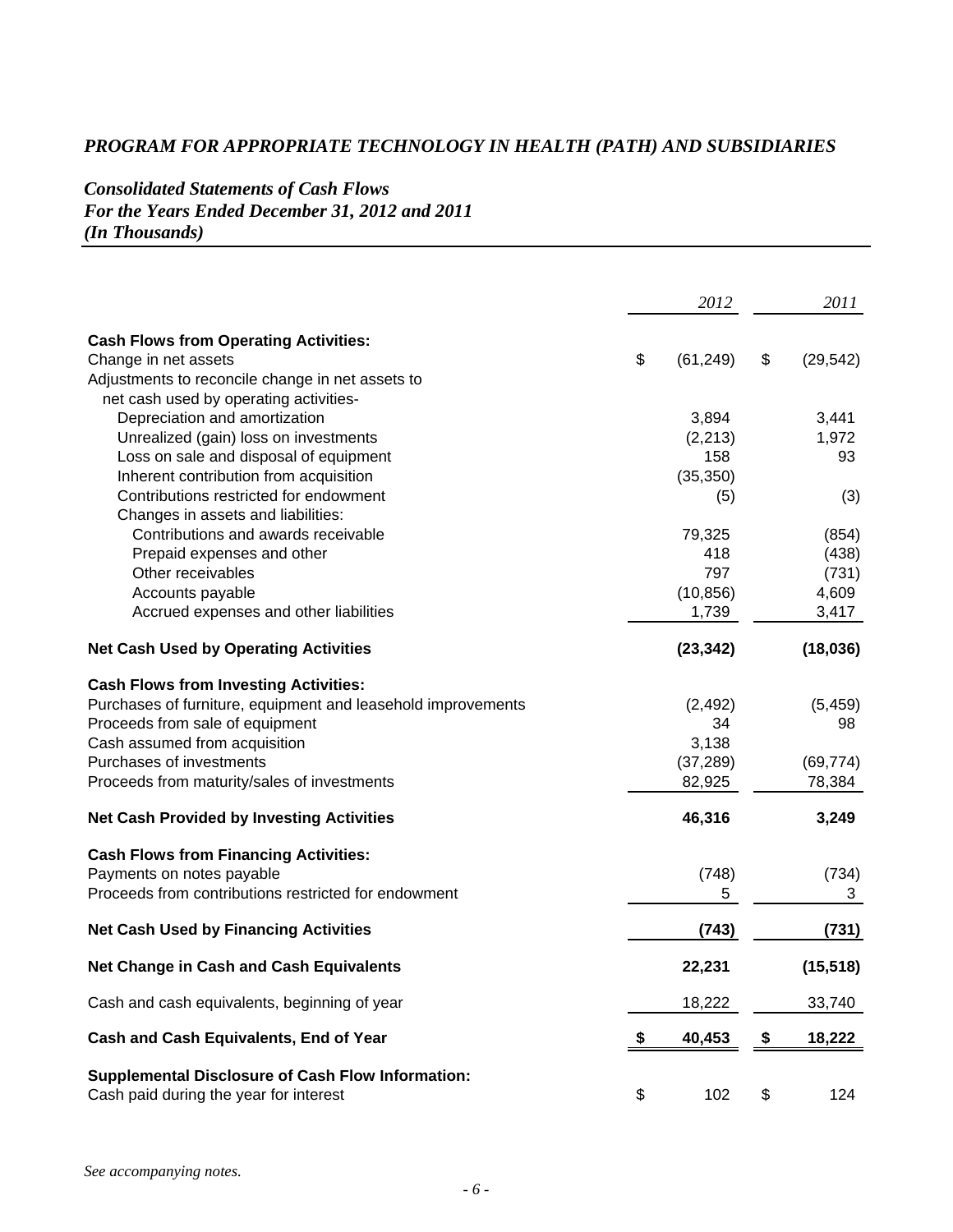*Notes to Consolidated Financial Statements For the Years Ended December 31, 2012 and 2011* 

#### *Note 1 - Organization and Summary of Accounting Policies*

**Organization -** Program for Appropriate Technology in Health (PATH) and its Subsidiaries (collectively, the Organization) is a 501(c)(3) nonprofit, nongovernmental organization incorporated in the State of Washington. PATH creates sustainable, culturally relevant solutions, enabling communities worldwide to break longstanding cycles of poor health. By collaborating with diverse public and private-sector partners, PATH helps provide appropriate health technologies and vital strategies that change the way people think and act. PATH's work improves global health and well-being.

Headquartered in Seattle, PATH has offices in 41 cities in 21 countries. PATH currently works in more than 70 countries in the areas of health technologies, maternal and child health, reproductive health, vaccines and immunization, and emerging and epidemic diseases. For more information, please visit www.path.org.

During 2011, PATH formed two new controlled subsidiaries: Organization for Appropriate Technologies in Health (OATH), a Ukrainian international nongovernmental organization; and Foundation for Appropriate Technologies in Health - Switzerland (FATH), a Swiss Foundation. Both entities were organized for the purpose of furthering PATH's exempt mission and purpose.

On January 1, 2012, PATH acquired PATH Drug Solutions (PDS), a controlled subsidiary (Note 17). PDS was previously known as Institute for OneWorld Health.

**Basis of Presentation -** The consolidated financial statements of the Organization have been prepared on the accrual basis of accounting under United States generally accepted accounting principles (U.S. GAAP). The consolidated financial statements include the accounts of PATH and PATH's wholly-owned subsidiaries, including PATH Vaccine Solutions (PVS), a 501(c)(3) nonprofit corporation formed to advance the development of vaccines to improve the health of children worldwide, OATH, FATH and PDS. All intercompany accounts and transactions have been eliminated in consolidation.

Net assets and revenue, expenses, gains and losses are classified based on the existence or absence of donorimposed restrictions. Accordingly, the net assets of the Organization are classified and reported as follows:

Unrestricted Net Assets - Net assets that are not subject to donor-imposed stipulations.

Temporarily Restricted Net Assets - Net assets subject to donor-imposed stipulations that may or will be met either by actions of the Organization and/or the passage of time.

Permanently Restricted Net Assets - Net assets restricted by donor-imposed stipulations to be invested in perpetuity. The investment income from these funds is available for current use.

Support and revenue are reported as increases in unrestricted net assets unless the use of the related assets is limited by donor-imposed restrictions. Expenses are reported as decreases in unrestricted net assets. Gains and losses on investments and other assets or liabilities are reported as increases or decreases in unrestricted net assets unless their use is restricted by explicit donor stipulation or by law. Temporary restrictions expire when the donor-stipulated purpose has been fulfilled and/or the donor-stipulated time period has elapsed. Expirations of temporary restrictions result in the reclassification of temporarily restricted net assets to unrestricted net assets and are reported in the consolidated statement of unrestricted activities as contributions and awards released from restrictions.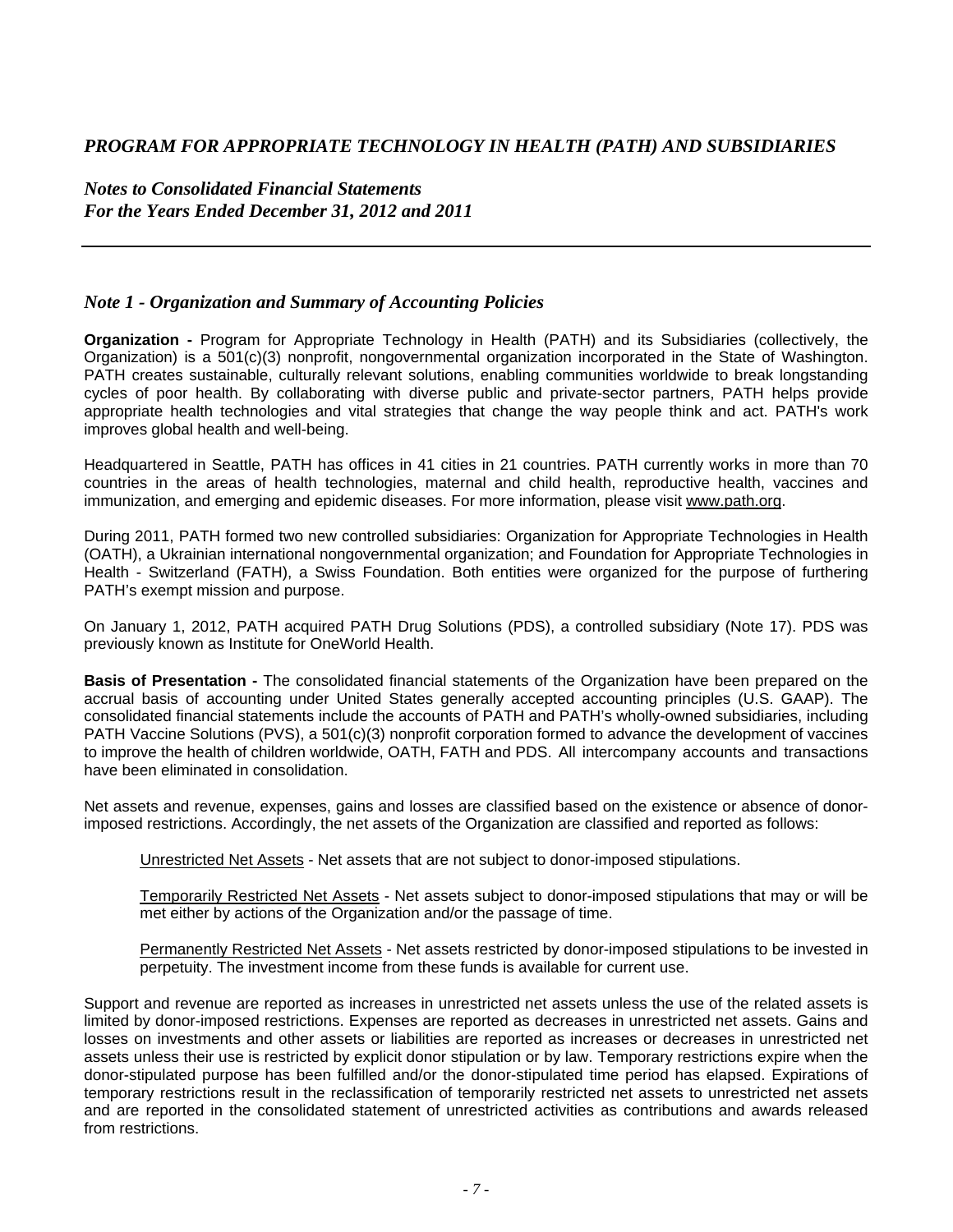*Notes to Consolidated Financial Statements For the Years Ended December 31, 2012 and 2011* 

#### *Note 1 - Continued*

**Cash and Cash Equivalents -** For purposes of the consolidated statements of cash flows, the Organization considers all highly liquid debt instruments purchased with an original maturity of three months or less, other than those held in the Organization's investment portfolio, to be cash equivalents.

**Investments -** Investments in equity securities with readily determinable market values and all debt securities are recorded at fair value. Unrealized and realized gains and losses on these investments are reported in the consolidated statements of activities and changes in net assets. Securities are generally held in custodial investment accounts administered by certain financial institutions.

Investment securities, in general, are exposed to various risks, including interest rate, credit and overall market volatility. Due to the level of risk associated with certain long-term investments, it is possible that changes in the values of these investments will occur in the near term and that such changes could materially affect the amounts reported in the consolidated statements of financial position.

Investment return consists primarily of income earned on cash, cash equivalents and investments, and is recorded as earned. Where directed by the donor or grantor, interest earned on award advances is credited to a specific restricted fund for future use as specified in the award agreement. All other interest income earned is credited to other restricted and unrestricted fund balances as is appropriate.

**Fair Value of Financial Instruments -** Financial instruments reported at fair value on a recurring basis include investments. Financial instruments not reported at fair value on a recurring basis include receivables, accounts payable and notes payable. The carrying amounts of these financial instruments approximate fair value.

**Contributions and Awards Receivable -** Contributions and awards receivable are stated at the amount management expects to collect from outstanding balances. Management provides for probable uncollectible amounts through a charge to change in net assets and a credit to a valuation allowance based on its assessment of the current status of individual accounts. Balances that are still outstanding after management has used reasonable collection efforts are written off through a charge to the valuation allowance and a credit to accounts, grants or contributions receivable.

**Furniture, Equipment and Leasehold Improvements -** The Organization capitalizes furniture, equipment and leasehold improvements with a cost of \$5,000 or greater. The cost of furniture and equipment is depreciated over the estimated useful life of the asset and is computed using the straight-line method. Leasehold improvements are amortized over the lives of the respective leases or the service lives of the improvements, whichever is shorter. Maintenance and repairs are charged to expense as incurred. Computer software purchased of \$25,000 or greater is capitalized and depreciated. Internally developed software and internally developed enhancements and modifications to existing or purchased software that result in additional functionality, with a total development cost in excess of \$500,000 are capitalized and depreciated.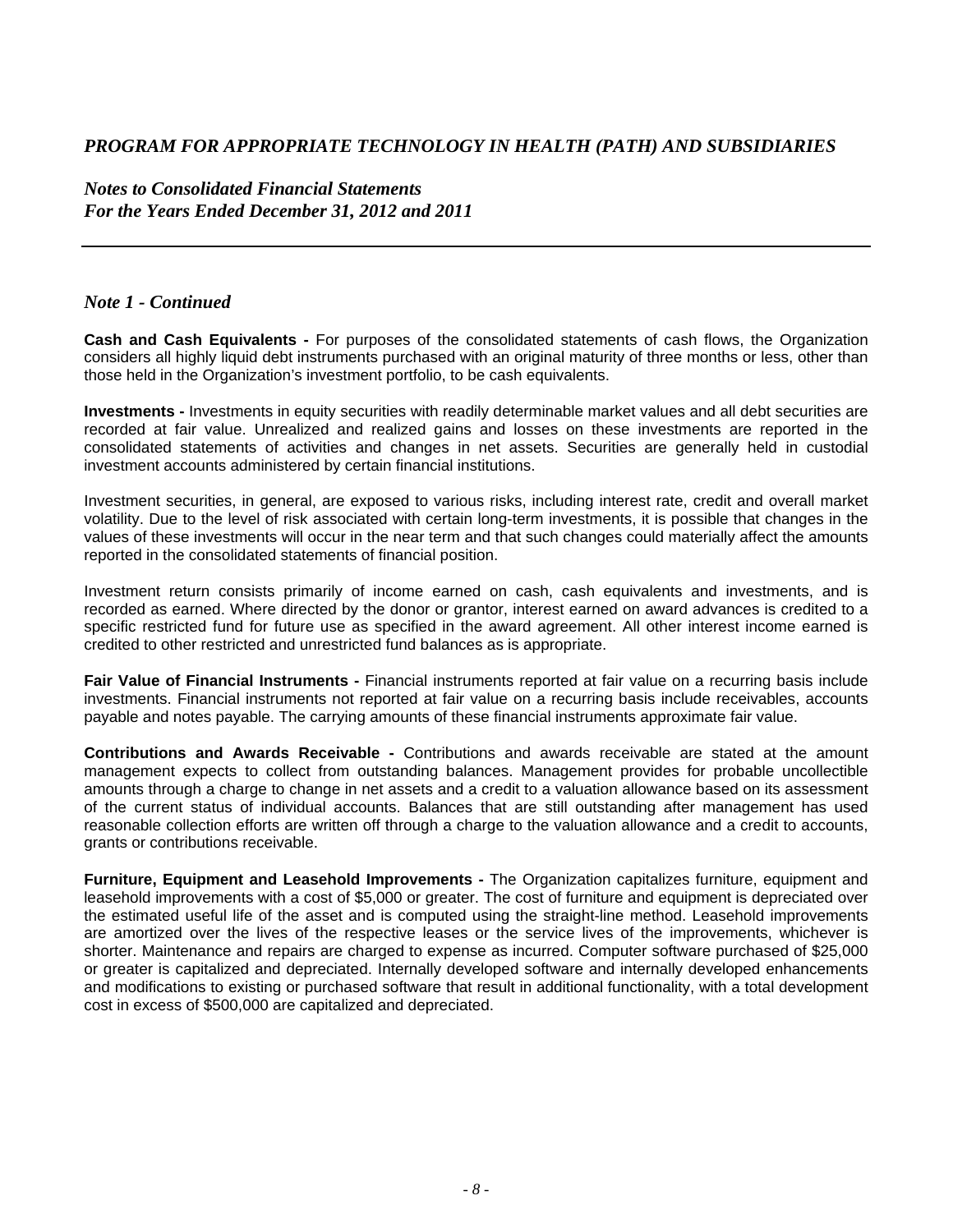*Notes to Consolidated Financial Statements For the Years Ended December 31, 2012 and 2011* 

#### *Note 1 - Continued*

**Patent -** The donated patent is stated at the original assessed value less amortization computed on the straightline method over the life of the patent.

**Vulnerability from Certain Concentrations -** Financial instruments that potentially subject the Organization to concentrations of credit and market risk consist primarily of cash and cash equivalents and investments. Cash and cash equivalents and investments held by financial institutions at times exceed Federal Deposit Insurance Corporation and Securities Investor Protection Corporation insured limits.

For the years ended December 31, 2012 and 2011, 48% and 53%, respectively, of the Organization's total revenues, gains and other support was received from one private foundation, and 56% and 61%, respectively, of gross contributions and awards receivable are from one private foundation. For the years ended December 31, 2012 and 2011, 35% and 33%, respectively, of the Organization's total revenues, gains and other support consists of awards from the United States government, and 27% and 25%, respectively, of gross contributions and awards receivable is from the United States government. Management is aware of the related vulnerabilities but does not anticipate any losses in connection with these concentrations. Management continues to seek improved diversification from donors and funding sources.

**Contributions and Awards Revenue Recognition -** Unconditional contributions and awards from U.S. and foreign government agencies, foundations and public and private funders are recognized as temporarily restricted revenue at the time committed or obligated, provided the donor has identified a restriction on the use of the funds. Revenue from contracts is recognized at the time the service or good is provided.

**Donated Goods and Services -** Donations of goods, including property and equipment, are recorded as support at their estimated fair values at the date of donation. Such donations are reported as unrestricted support unless the donor has restricted the donated asset to a specific purpose. Donated services are recognized if the services received (i) create or enhance nonfinancial assets or (ii) require specialized skills, are provided by individuals possessing those skills and would need to be purchased if not provided by donation. In-kind donations totaled \$1.03 million and \$3.8 million for the years ended December 31, 2012 and 2011, respectively, and are included in management and general expense on the consolidated statements of unrestricted activities.

**Functional Allocation of Expenses -** The costs of providing the various programs and other activities have been summarized on a functional basis in the consolidated statements of unrestricted activities. Accordingly, certain costs have been allocated among the programs and supporting services benefited. Additionally, the Organization incurs various fundraising expenses.

**Collaborations -** Awards, contracts and temporarily restricted contributions are used to fund projects related to global health. In connection with these projects, the Organization works with collaborating partners to assess health problems, identify and implement solutions and evaluate results. Accordingly, the Organization enters into funding agreements and cooperative agreements with these collaborating partners including international agencies, ministries of health, nongovernmental organizations, commercial entities, and universities, et cetera. Subagreements and subcontracts awarded from these projects are funded by temporarily restricted contributions to other organizations and recorded as expense, which totaled \$134.1 million and \$132.8 million for the years ended December 31, 2012 and 2011, respectively.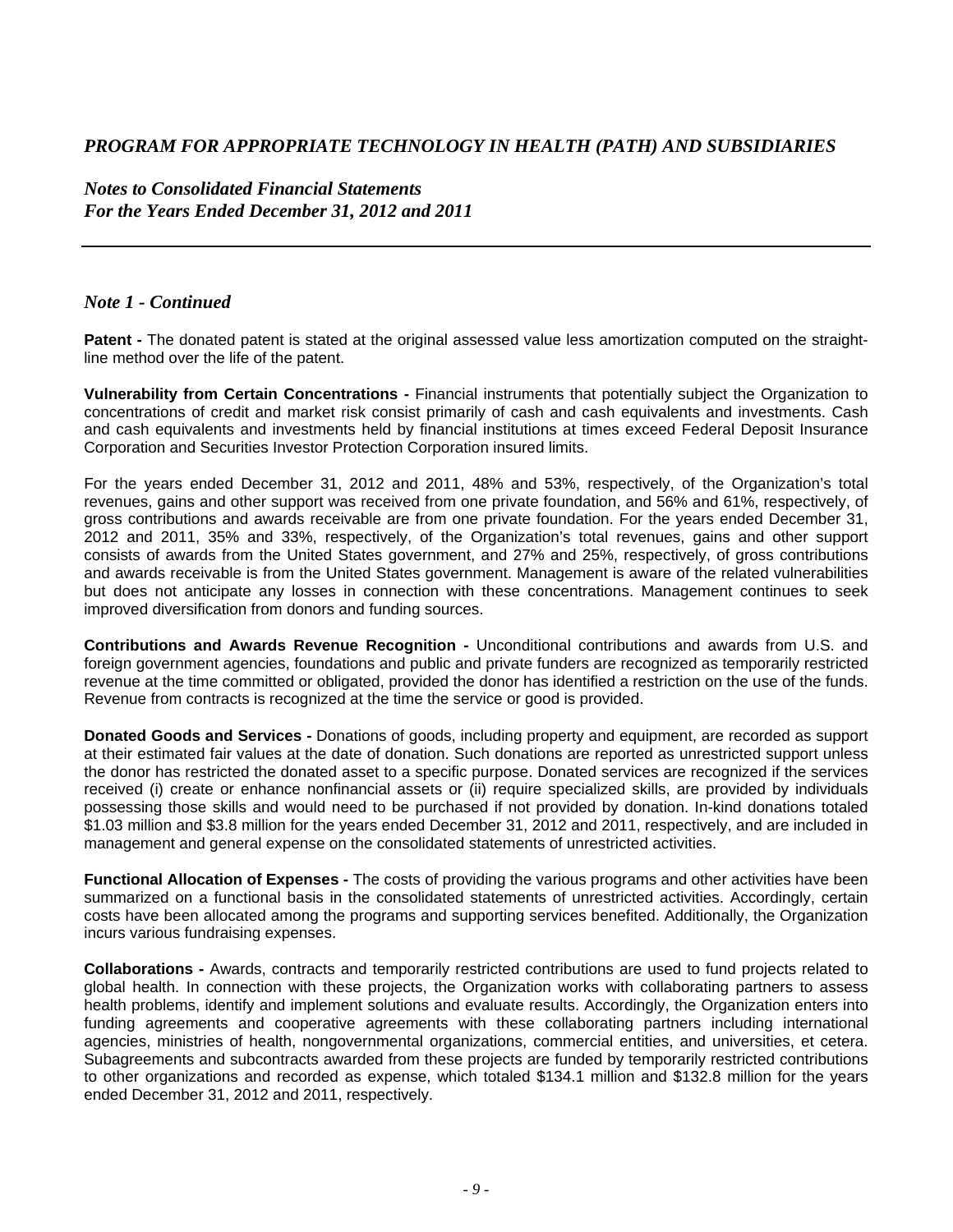*Notes to Consolidated Financial Statements For the Years Ended December 31, 2012 and 2011* 

#### *Note 1 - Continued*

**Tax Exempt Status -** The Internal Revenue Service has determined that PATH, PVS and PDS are exempt from federal income taxes under provisions of Section 501(c)(3) of the Internal Revenue Code (IRC). They are classified as organizations that are not private foundations under Section 501(a) of the IRC. FATH, as an independent nonprofit foundation within the meaning of Articles 80 *et seq* of the Swiss Civil Code, has been granted tax exemption by the Department of Finance. OATH, as an international charity fund, has been registered as such based on Article 157 Part 111 of the Tax Code of Ukraine. The Organization files tax returns with the United States and various state, local and foreign governments. The Organization is subject to tax examinations by the tax authorities of these governments for the current year and certain prior years based on the applicable laws and regulations of each jurisdiction.

**Foreign Currency Translation -** Substantially all assets and liabilities of the Organization that are held in foreign currencies are translated at year-end exchange rates. Revenues, gains and other support and expenses are translated at the average monthly exchange rates during the year. Gains and losses from foreign currency translation for the year are included in the statements of unrestricted activities and changes in net assets. Net foreign currency translation losses for the years ended December 31, 2012 and 2011, totaled \$275,000 and \$121,000, respectively.

**Use of Estimates -** The preparation of financial statements in accordance with U.S. GAAP requires management to make estimates and assumptions that affect the reported amounts of assets and liabilities, the disclosure of contingent assets and liabilities at the date of the consolidated financial statements and the reported amounts of revenues and expenses during the reporting period. Actual results could differ from those estimates.

**Subsequent Events** *-* The Organization has evaluated subsequent events through May 10, 2013, the date on which the consolidated financial statements were available to be issued.

#### *Note 2 - Cash and Cash Equivalents*

Cash and cash equivalents consisted of the following at December 31:

|                                                          | (In Thousands)        |    |                 |  |  |
|----------------------------------------------------------|-----------------------|----|-----------------|--|--|
|                                                          | 2012                  |    | 2011            |  |  |
| Money market accounts and other cash equivalents<br>Cash | \$<br>34,399<br>6,054 | \$ | 10,131<br>8,091 |  |  |
|                                                          | 40,453                |    | 18,222          |  |  |

When specified by funding agreement, the Organization holds project-related funds in separate bank accounts.

Cash and cash equivalents held in bank accounts outside of the United States totaled \$4.8 million and \$5.4 million at December 31, 2012 and 2011, respectively.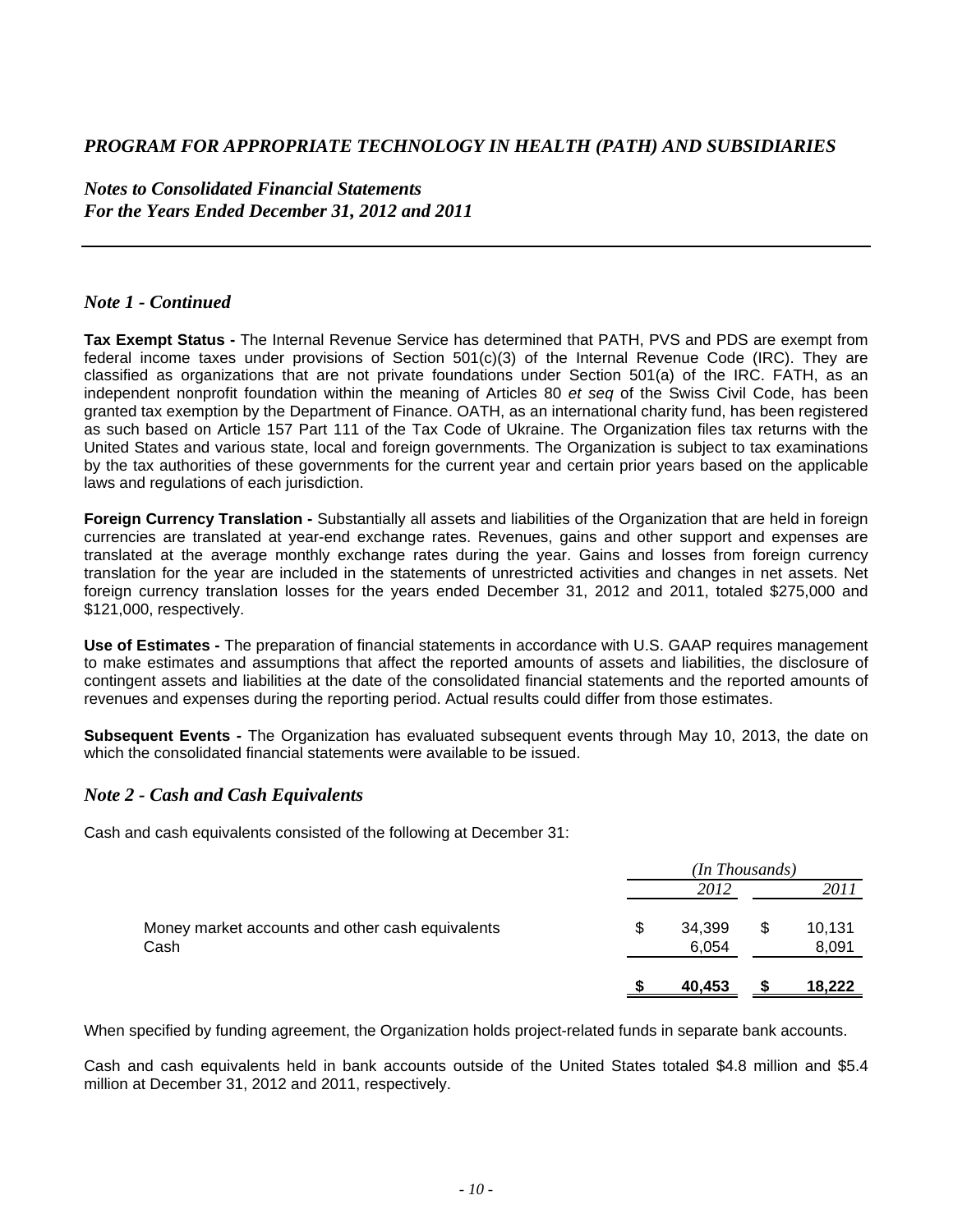## *Notes to Consolidated Financial Statements For the Years Ended December 31, 2012 and 2011*

#### *Note 3 - Investments*

Investments consisted of the following at December 31:

|                                                | (In Thousands) |         |   |         |  |  |
|------------------------------------------------|----------------|---------|---|---------|--|--|
|                                                |                | 2012    |   | 2011    |  |  |
| Corporate bonds                                | \$             | 182,685 | S | 181,832 |  |  |
| U.S., state, and foreign government securities |                | 33,171  |   | 58,981  |  |  |
| Government guaranteed corporate securities     |                | 5       |   |         |  |  |
| Asset-backed securities                        |                | 19,644  |   | 26,995  |  |  |
| Equity securities                              |                | 4.374   |   | 3,537   |  |  |
| Commercial paper and short-term funds          |                | 35,470  |   | 27,514  |  |  |
| Money market investment funds                  |                | 6       |   |         |  |  |
|                                                |                | 275,355 |   | 298,871 |  |  |

The return on cash and investments was comprised of the following for the years ended December 31:

|                                                                        | (In Thousands)                |    |                            |  |
|------------------------------------------------------------------------|-------------------------------|----|----------------------------|--|
|                                                                        | 2012                          |    | 2011                       |  |
| Interest and dividends<br>Unrealized gains (losses)<br>Realized losses | \$<br>4,402<br>2,213<br>(808) | \$ | 5,043<br>(1, 972)<br>(803) |  |
|                                                                        | 5,807                         |    | 2,268                      |  |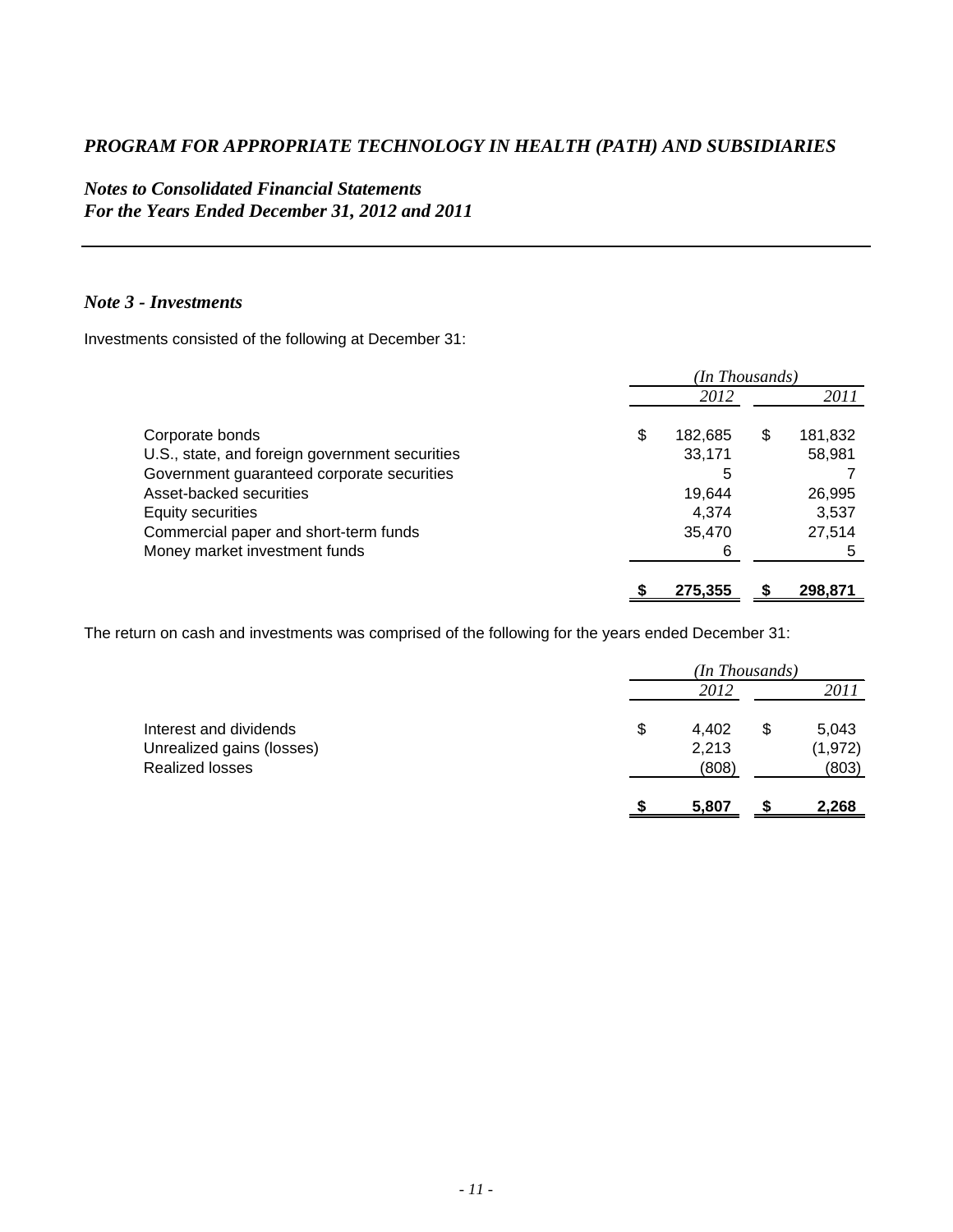*Notes to Consolidated Financial Statements For the Years Ended December 31, 2012 and 2011* 

#### *Note 4 - Fair Value Measurements*

U.S. GAAP provides a framework for measuring fair value. To increase consistency and comparability in fair value measurements, the framework requires fair value to be determined based on the exchange price that would be received for an asset or paid to transfer a liability (exit price) in the principal or most advantageous market for the asset or liability in an orderly transaction between market participants.

The framework uses a three-level valuation hierarchy based on observable and non-observable inputs. Observable inputs consist of data obtained from independent sources. Non-observable inputs reflect market assumptions. These two types of inputs are used to create the fair value hierarchy, giving preference to observable inputs.

Assets and liabilities classified as Level 1 have fair values based on unadjusted quoted market prices for identical instruments in active markets. Assets and liabilities classified as Level 2 have fair values based on quoted prices for similar instruments in active markets, quoted prices for identical or similar instruments in inactive markets, or model-derived valuations whose inputs are observable. Assets and liabilities classified as Level 3 have fair values based on value drivers that are unobservable.

Following is a description of the valuation methodologies used for assets measured at fair value. There have been no changes in the methodologies used at December 31, 2012 and 2011.

Money Market Investment Funds - Valued at cost plus accrued interest, which approximates fair value.

Equity and Debt Mutual Funds - Valued at quoted market prices in active markets, which represent the net asset value (NAV) of shares held by the Organization at year-end.

Equity Securities - Valued at the closing price reported on the active market on which the securities are traded.

Debt Securities - Valued using bid evaluations from similar instruments in actively traded markets.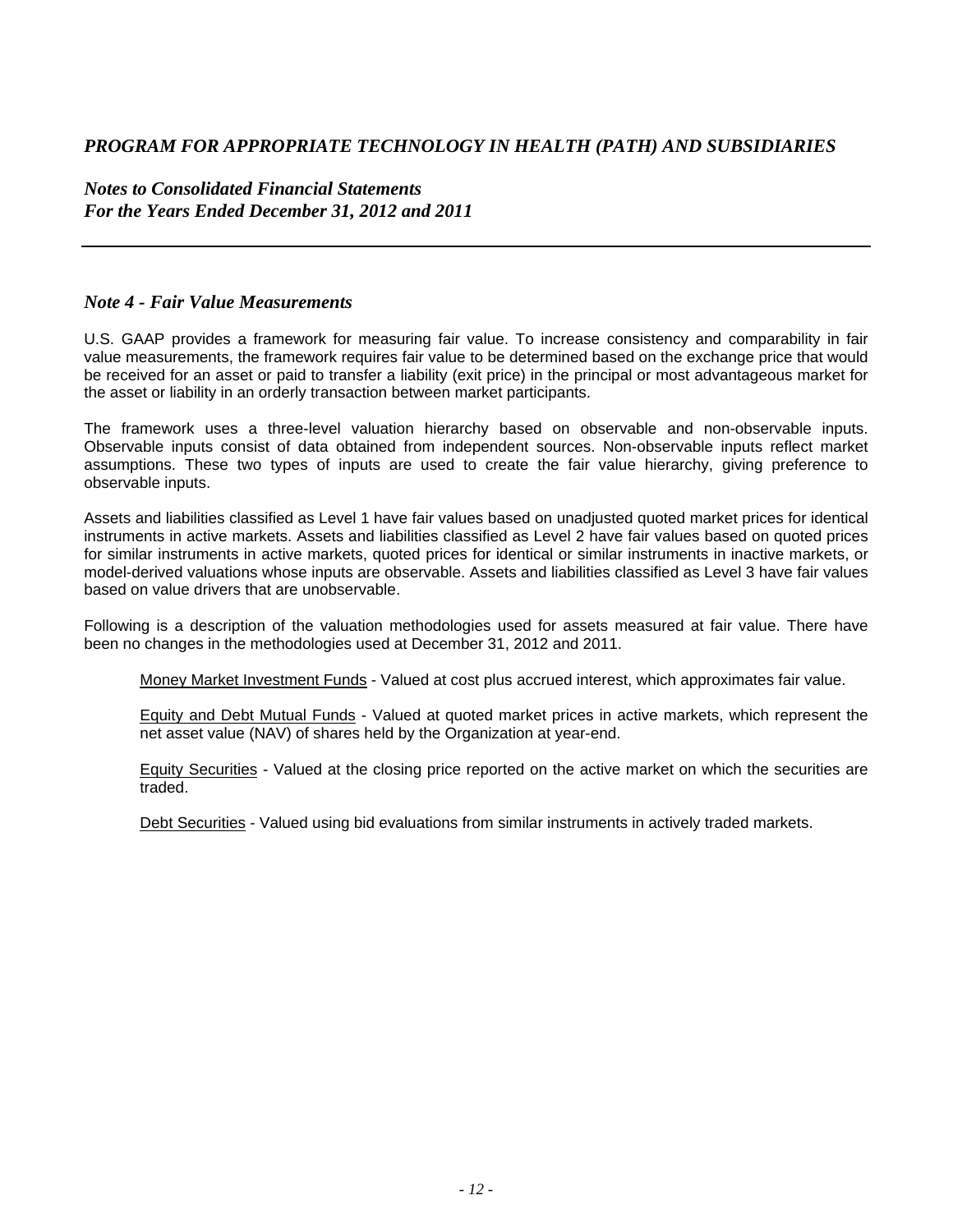## *Notes to Consolidated Financial Statements For the Years Ended December 31, 2012 and 2011*

## *Note 4 - Continued*

Assets recorded at fair value on a recurring basis were as follows at December 31, 2012:

|                                                                  | (In Thousands) |         |    |         |    |           |    |         |
|------------------------------------------------------------------|----------------|---------|----|---------|----|-----------|----|---------|
|                                                                  |                | Level 1 |    | Level 2 |    | Level $3$ |    | Total   |
| Equity securities and equity mutual funds-<br>Equity securities: |                |         |    |         |    |           |    |         |
| Biopharmaceuticals                                               | \$             | 35      | \$ |         | \$ |           | \$ | 35      |
| Equity mutual funds:                                             |                | 2,899   |    |         |    |           |    | 2,899   |
| Large blend                                                      |                |         |    |         |    |           |    |         |
| Large value                                                      |                | 1,440   |    |         |    |           |    | 1,440   |
| Total equity securities and                                      |                |         |    |         |    |           |    |         |
| equity mutual funds                                              |                | 4,374   |    |         |    |           |    | 4,374   |
| Debt securities and debt mutual funds-                           |                |         |    |         |    |           |    |         |
| Debt securities:                                                 |                |         |    |         |    |           |    |         |
| U.S. government                                                  |                |         |    | 32,074  |    |           |    | 32,074  |
| Foreign government                                               |                |         |    | 1,102   |    |           |    | 1,102   |
| Corporate                                                        |                |         |    | 179,220 |    |           |    | 179,220 |
| Asset-backed securities                                          |                |         |    | 19,644  |    |           |    | 19,644  |
| Short-term funds, bills and notes                                |                | 35,470  |    |         |    |           |    | 35,470  |
| Debt mutual funds:                                               |                |         |    |         |    |           |    |         |
| Multi-sector bond                                                |                | 3,465   |    |         |    |           |    | 3,465   |
| Total debt securities and                                        |                |         |    |         |    |           |    |         |
| debt mutual funds                                                |                | 38,935  |    | 232,040 |    |           |    | 270,975 |
| Money market investment funds                                    |                | 6       |    |         |    |           |    | 6       |
| <b>Total Assets at Fair Value</b>                                | S              | 43,315  | S  | 232,040 | \$ |           | 5  | 275,355 |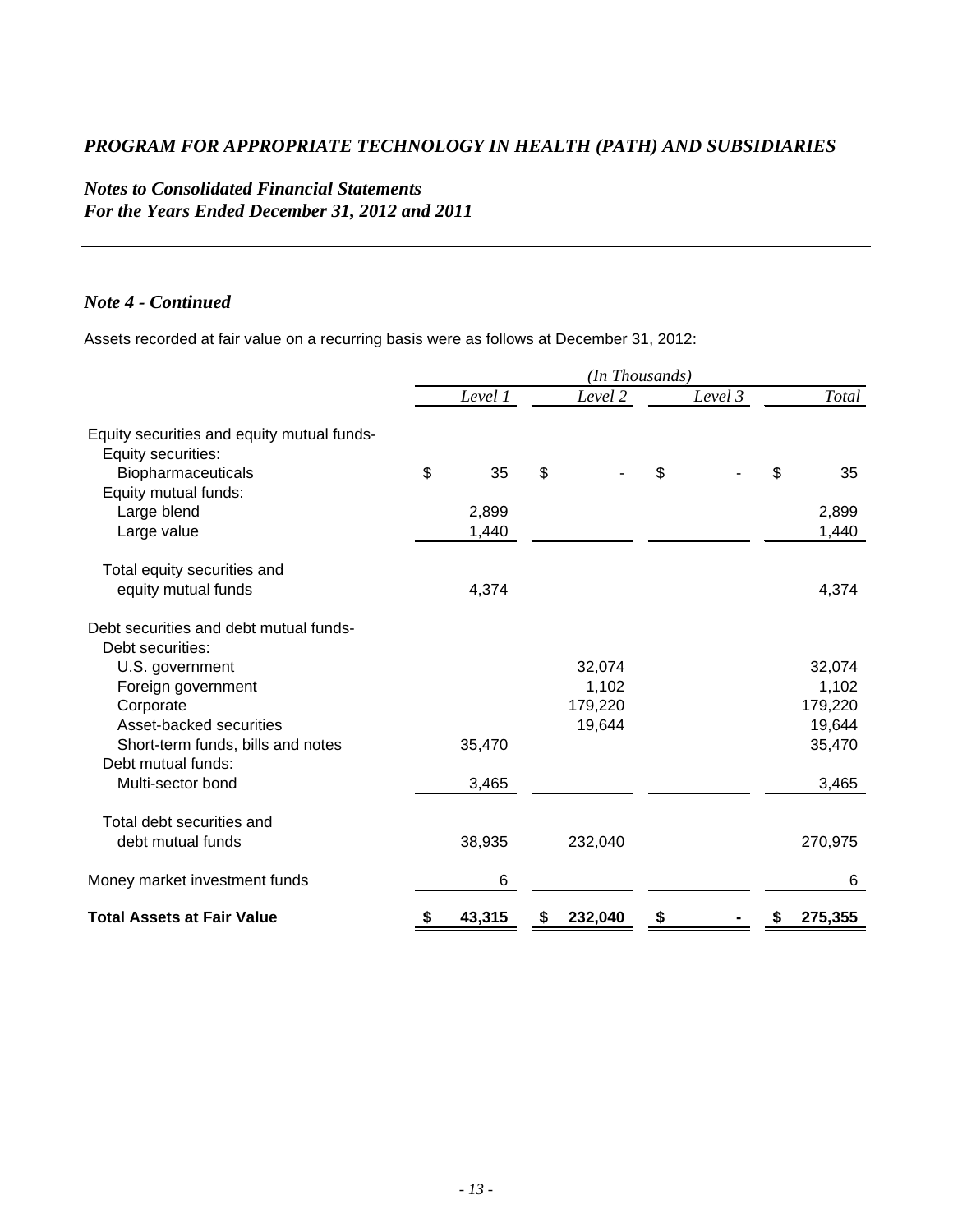## *Notes to Consolidated Financial Statements For the Years Ended December 31, 2012 and 2011*

## *Note 4 - Continued*

Assets recorded at fair value on a recurring basis were as follows at December 31, 2011:

|                                                                                        | (In Thousands) |         |    |         |    |         |    |         |
|----------------------------------------------------------------------------------------|----------------|---------|----|---------|----|---------|----|---------|
|                                                                                        |                | Level 1 |    | Level 2 |    | Level 3 |    | Total   |
| Equity securities and equity mutual funds-<br>Equity securities:<br>Biopharmaceuticals | \$             | 8       | \$ |         | \$ |         | \$ | 8       |
| Equity mutual funds:                                                                   |                |         |    |         |    |         |    |         |
| Large blend                                                                            |                | 2,825   |    |         |    |         |    | 2,825   |
| Large value                                                                            |                | 704     |    |         |    |         |    | 704     |
| Total equity securities and                                                            |                |         |    |         |    |         |    |         |
| equity mutual funds                                                                    |                | 3,537   |    |         |    |         |    | 3,537   |
| Debt securities and debt mutual funds-<br>Debt securities:                             |                |         |    |         |    |         |    |         |
| U.S. government                                                                        |                |         |    | 54,880  |    |         |    | 54,880  |
| Foreign government                                                                     |                |         |    | 4,108   |    |         |    | 4,108   |
| Corporate                                                                              |                |         |    | 178,494 |    |         |    | 178,494 |
| Asset-backed securities                                                                |                |         |    | 26,995  |    |         |    | 26,995  |
| Short-term bills and notes<br>Debt mutual funds:                                       |                | 23,515  |    | 3,999   |    |         |    | 27,514  |
| Multi-sector bond                                                                      |                | 3,338   |    |         |    |         |    | 3,338   |
| Total debt securities and                                                              |                |         |    |         |    |         |    |         |
| debt mutual funds                                                                      |                | 26,853  |    | 268,476 |    |         |    | 295,329 |
| Money market investment funds                                                          |                | 5       |    |         |    |         |    | 5       |
| <b>Total Assets at Fair Value</b>                                                      | \$             | 30,395  | \$ | 268,476 | \$ |         | æ. | 298,871 |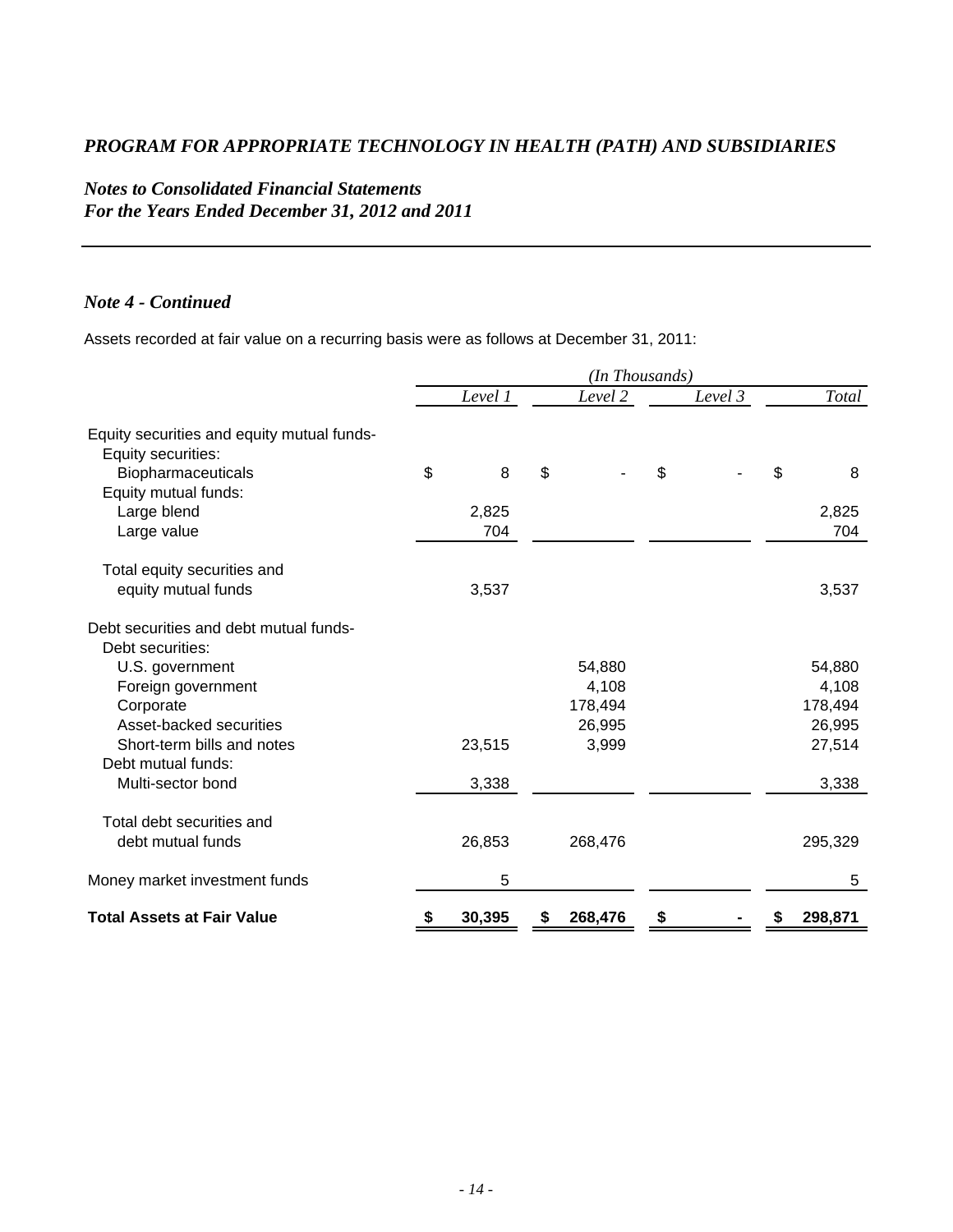## *Notes to Consolidated Financial Statements For the Years Ended December 31, 2012 and 2011*

#### *Note 5 - Contributions and Awards Receivable*

Contributions and awards receivable consisted of the following at December 31:

|                                           | (In Thousands) |          |    |         |  |
|-------------------------------------------|----------------|----------|----|---------|--|
|                                           |                | 2012     |    | 2011    |  |
| Due in less than one year                 | \$             | 212,563  | \$ | 226,938 |  |
| Due in one to five years                  |                | 122,162  |    | 175,144 |  |
|                                           |                | 334,725  |    | 402,082 |  |
| Less present value discount (0.6% - 4.8%) |                | (1, 331) |    | (2,667) |  |
| Less allowance for doubtful accounts      |                | (216)    |    | (232)   |  |
|                                           |                | 333,178  |    | 399,183 |  |

Awards from the U.S. government and certain nongovernment organizations are recorded as revenue when obligated, which may not reflect the full amount awarded. The total amount of unobligated awards pending for active projects was \$341.4 million and \$433.2 million at December 31, 2012 and 2011, respectively.

#### *Note 6 - Furniture, Equipment and Leasehold Improvements*

The Organization funds purchases of furniture, equipment and leasehold improvements from two sources: from the capital fund, a designated reserve of unrestricted net assets; or directly from temporarily restricted project funds.

Furniture, equipment and leasehold improvements consisted of the following at December 31:

|                                                | 2012 (In Thousands) |    |              |    |              |  |
|------------------------------------------------|---------------------|----|--------------|----|--------------|--|
|                                                | Capital             |    | Project      |    |              |  |
|                                                | <b>Fund</b>         |    | <b>Funds</b> |    | <b>Total</b> |  |
| <b>Furniture</b>                               | \$<br>3,466         | \$ | ٠            | \$ | 3,466        |  |
| Equipment                                      | 4,392               |    | 5,376        |    | 9,768        |  |
| Leasehold improvements                         | 20,242              |    | 66           |    | 20,308       |  |
|                                                | 28,100              |    | 5,442        |    | 33,542       |  |
| Less accumulated depreciation and amortization | (9,638)             |    | (3,092)      |    | (12, 730)    |  |
|                                                | 18,462              |    | 2,350        |    | 20,812       |  |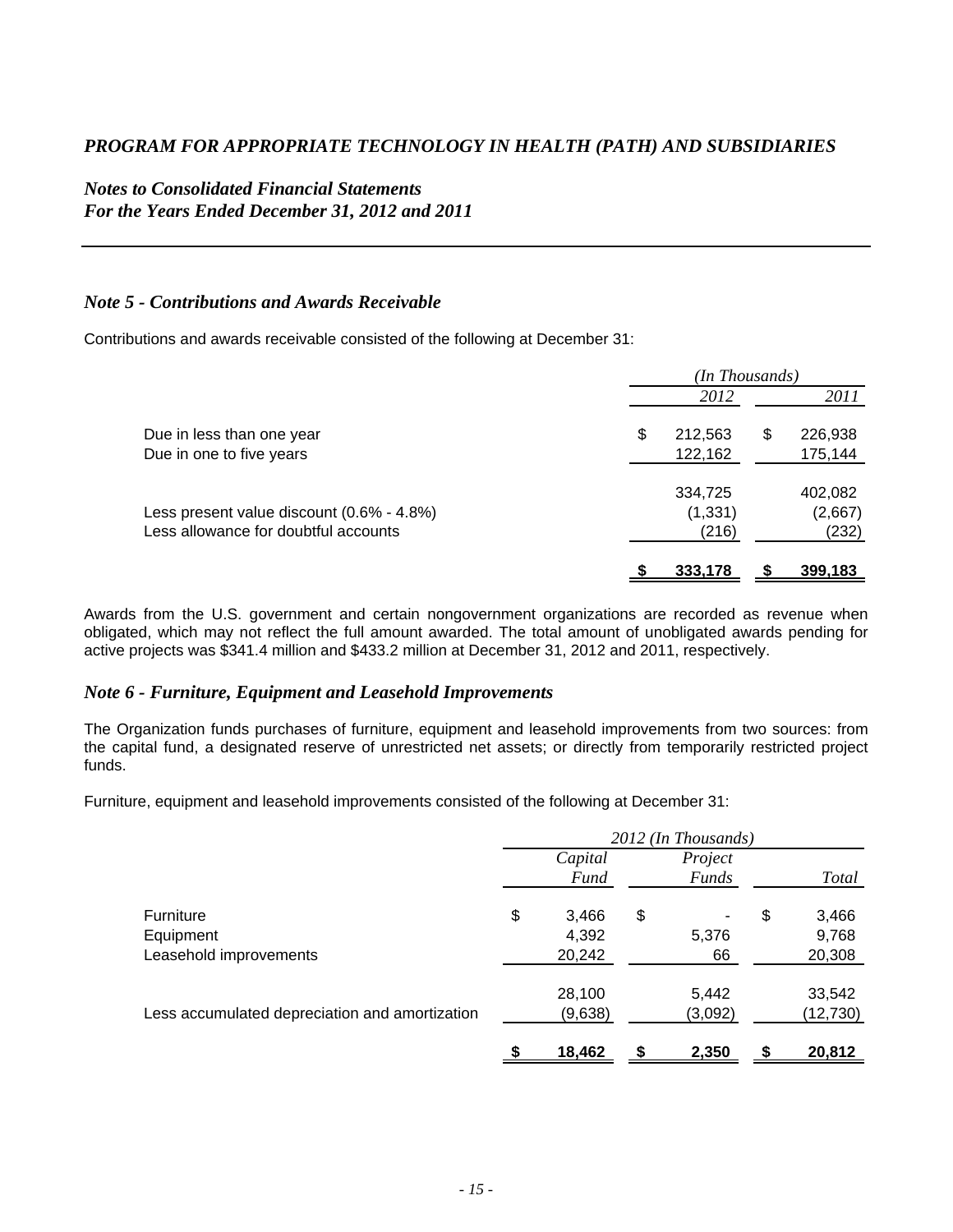## *Notes to Consolidated Financial Statements For the Years Ended December 31, 2012 and 2011*

#### *Note 6 - Continued*

|                                                                              | 2011 (In Thousands) |                                 |    |                           |    |                                 |
|------------------------------------------------------------------------------|---------------------|---------------------------------|----|---------------------------|----|---------------------------------|
|                                                                              |                     | Capital<br>Fund                 |    | Project<br><b>Funds</b>   |    | <b>Total</b>                    |
| Furniture<br>Equipment<br>Leasehold improvements<br>Construction in progress | \$                  | 3,471<br>4,791<br>19,714<br>145 | \$ | 4,886                     | \$ | 3,471<br>9,677<br>19,714<br>145 |
| Less accumulated depreciation and amortization                               |                     | 28,121<br>(7, 887)<br>20,234    |    | 4,886<br>(3,040)<br>1,846 |    | 33,007<br>(10,927)<br>22,080    |

#### *Note 7 - Patent*

The Organization holds a patent for the UltraRice Technology for fortified rice originally valued at \$3.3 million. The patent was issued in March 1995 and expires in March 2015. The patent is being amortized over its expected useful life of 18.25 years. Accumulated amortization totaled \$2.9 million and \$2.7 million as of December 31, 2012 and 2011, respectively.

#### *Note 8 - Line of Credit*

The Organization has a revolving line of credit for up to \$1 million with a commercial bank for working capital purposes available through June 30, 2014. Interest on the line is at LIBOR plus 1.25%. The credit facility available to the Organization is reduced by Standby Letters of Credit (SBLC) under \$300,000 associated with various lease commitments. PATH has an additional SBLC for \$361,000 associated with a domestic lease commitment that was obtained in 2010. No amounts were outstanding under the line of credit or SBLCs at December 31, 2012 or 2011. The line of credit is secured by the Organization's personal property.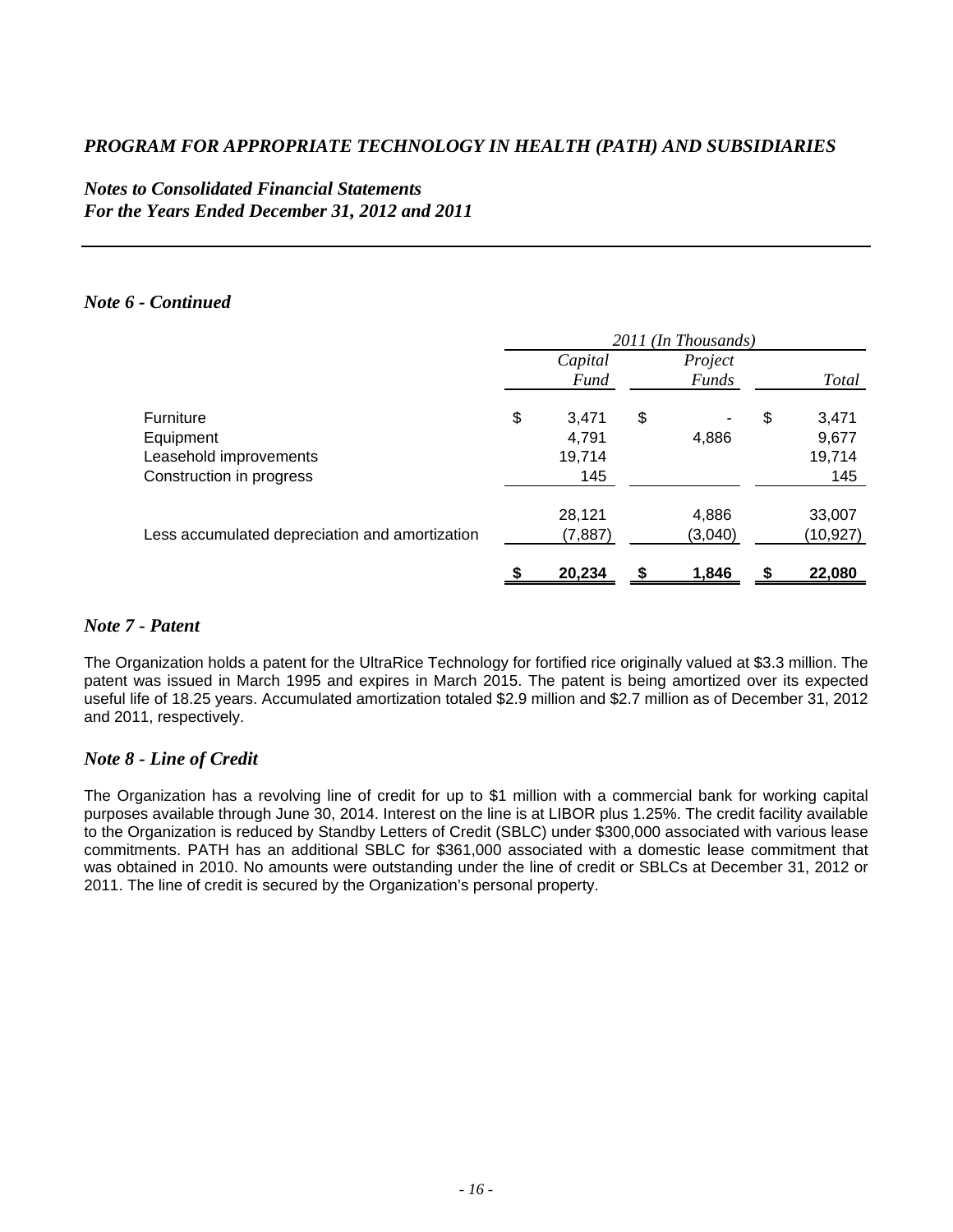*Notes to Consolidated Financial Statements For the Years Ended December 31, 2012 and 2011* 

#### *Note 9 - Notes Payable*

Notes payable consisted of the following at December 31:

|                                                                                                                                                                                                                                                                                                                                                                                                                                                                                                                        | (In Thousands) |       |    |       |
|------------------------------------------------------------------------------------------------------------------------------------------------------------------------------------------------------------------------------------------------------------------------------------------------------------------------------------------------------------------------------------------------------------------------------------------------------------------------------------------------------------------------|----------------|-------|----|-------|
|                                                                                                                                                                                                                                                                                                                                                                                                                                                                                                                        |                | 2012  |    | 2011  |
| Note payable to a commercial bank maturing December 1, 2014.<br>Interest payments fluctuate based on the LIBOR rate BBA plus<br>1.65% (1.86% and 1.93% at December 31, 2012 and 2011,<br>respectively). Principal is payable in monthly installments of<br>\$41,667 with remaining balance due at maturity. The note is<br>secured by the Organization's personal property. The note<br>includes certain restrictive covenants including the requirement<br>for the Organization to maintain certain financial ratios. | \$             | 3,500 | \$ | 4,500 |
| Program-related investment from a private foundation in the form<br>of a note payable maturing November 2019. Interest is paid at a<br>2% fixed rate. Quarterly principal and interest payments of<br>\$69,114 are required. The note is secured by the Organization's<br>trade fixtures, equipment and furnishings. The note includes<br>certain restrictive covenants including the requirement for the<br>Organization to maintain certain financial ratios.                                                        |                | 1,732 |    | 1,480 |
|                                                                                                                                                                                                                                                                                                                                                                                                                                                                                                                        | S              | 5,232 |    | 5,980 |

Subsequent to December 31, 2012, the note payable to a commercial bank was modified to extend the maturity date to February 1, 2018. Effective March 1, 2013, interest will accrue at 1.86% on the outstanding balance, and principal will become payable in monthly installments of \$56,944.

Maturities of notes payable are as follows:

| For the Year Ending December 31, |    | (In Thousands) |
|----------------------------------|----|----------------|
| 2013                             | \$ | 896            |
| 2014                             |    | 932            |
| 2015                             |    | 937            |
| 2016                             |    | 942            |
| 2017                             |    | 947            |
| Thereafter                       |    | 578            |
|                                  |    | 5,232          |

Interest expense on notes payable totaled \$102,000 and \$124,000 for the years ended December 31, 2012 and 2011, respectively.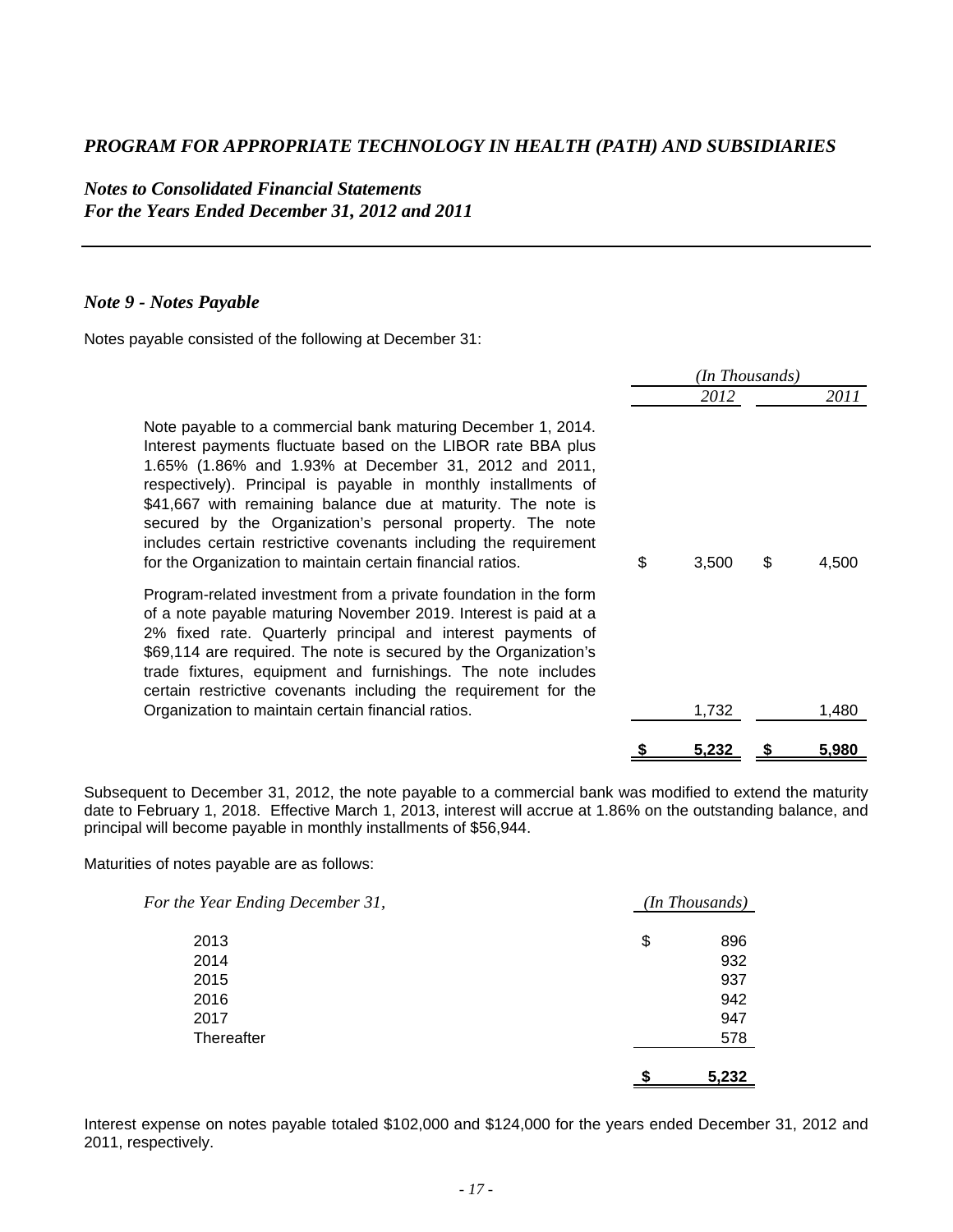*Notes to Consolidated Financial Statements For the Years Ended December 31, 2012 and 2011* 

#### *Note 10 - Self-Insurance Reserve*

The Organization maintains a research insurance program made up of a Self-Insured Retention (SIR) reserve fund and an excess insurance policy. The Organization's SIR program covers claims up to \$250,000 per incident and is funded by allocations to programs that are conducting clinical trials involving human subjects. As of December 31, 2012, \$2.1 million has been funded and set aside in the reserve. It is anticipated that additional planned annual allocations and interest income will add to the reserve going forward. Additionally, the Organization carries an excess insurance policy to cover any potential claims from \$250,000 to \$10 million.

#### *Note 11 - Unrestricted Net Assets*

Unrestricted net assets consisted of the following at December 31:

|                                   | (In Thousands) |        |    |        |  |
|-----------------------------------|----------------|--------|----|--------|--|
|                                   |                | 2012   |    | 2011   |  |
| <b>Capital Fund</b>               | \$             | 3,000  | \$ | 3,000  |  |
| Catalyst Fund                     |                | 4,007  |    | 2,990  |  |
| Reach Fund                        |                | 1,500  |    | 1,500  |  |
| <b>FIPI</b>                       |                | 14     |    | 40     |  |
| Patent                            |                | 403    |    | 582    |  |
| <b>Board Designated Endowment</b> |                | 2,792  |    | 2,459  |  |
| FTT (Operations)                  |                | 77     |    | 77     |  |
| FTT (Corpus)                      |                | 2,019  |    | 2,019  |  |
| Self-Insured Retention Reserve    |                | 2,061  |    | 2,056  |  |
| <b>Special Project Fund</b>       |                | 6      |    | 33     |  |
| Undesignated                      |                | 5,402  |    | 2,873  |  |
|                                   |                | 21,281 | S  | 17,629 |  |

The following is a description of board designated unrestricted net assets:

Capital Fund - Represents the portion of net assets attributed to the net book value of fixed assets and amounts designated for future purchases of fixed assets, net of any related loan balance.

Catalyst Fund - Represents a fund established by the Organization that consists of donor contributions that serve as a key source of innovation funding; funds that support new initiatives, leverage major grants and meet critical organizational needs.

Reach Fund - Represents a fund established by the Organization that consists of donor contributions to expand and deepen the Organization's geographic reach, accelerate the development and introduction of health technologies, deliver integrated packages of health solutions, and build organizational infrastructure including investing in people and systems for the future.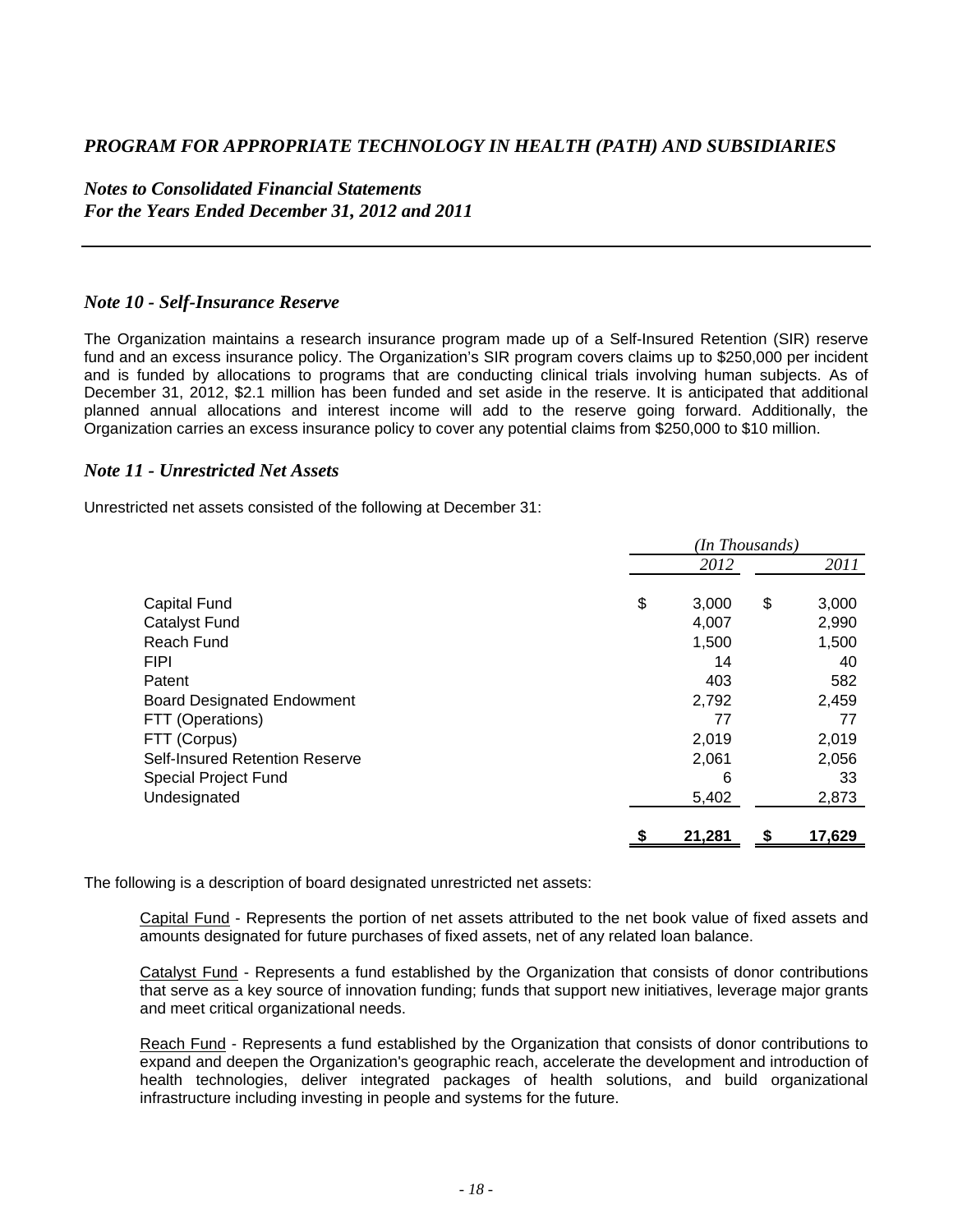*Notes to Consolidated Financial Statements For the Years Ended December 31, 2012 and 2011* 

#### *Note 11 - Continued*

FIPI - The Fund for Intellectual Property and Innovation (FIPI) is a reserve generated by net royalty earnings and license fees resulting from the licensing and/or transfers of technologies. The funds are used for patent application and maintenance, and the advancement of technologies.

Patent - Represents the net value of the donated UltraRice Patent (Note 7).

Board Designated Endowment - The endowment that is included in unrestricted net assets represents amounts designated by the Board.

FTT (Operations) - The Fund for Technology Transfer (FTT) Operations fund is a reserve generated by net operating earnings of FTT. The reserve is used to supplement funding for operating costs.

FTT (Corpus) - The FTT Corpus fund represents funds available for lending. Funds are either out on loan or are invested in interest bearing accounts. Income on these funds is used for funding FTT Operations.

Self-Insured Retention Reserve - The amount funded to date to pay the Organization's share of any claims resulting from settlement or judgment of actions as a result of clinical trials (Note 10).

Special Project Fund - The special project fund is a reserve of unrestricted funding that will be applied to specific programs.

#### *Note 12 - Temporarily Restricted Net Assets*

Temporarily restricted net assets were available for the following purposes at December 31:

|                                                | (In Thousands) |         |    |         |  |
|------------------------------------------------|----------------|---------|----|---------|--|
|                                                |                | 2012    |    | 2011    |  |
| Privately funded projects                      | \$             | 436,250 | \$ | 490,730 |  |
| U.S. government funded projects                |                | 62,748  |    | 75,497  |  |
| Project funds generated from interest earnings |                | 40.104  |    | 38,982  |  |
| International government funded projects       |                | 28,406  |    | 33,164  |  |
| International bi-lateral funded projects       |                | 19,497  |    | 14,324  |  |
| Project equipment                              |                | 2,339   |    | 2,153   |  |
| Endowment earnings                             |                | 1,640   |    | 1,040   |  |
|                                                |                | 590.984 | S  | 655,890 |  |

Restricted funds are available for projects specified by donors and are focused primarily on global health initiatives.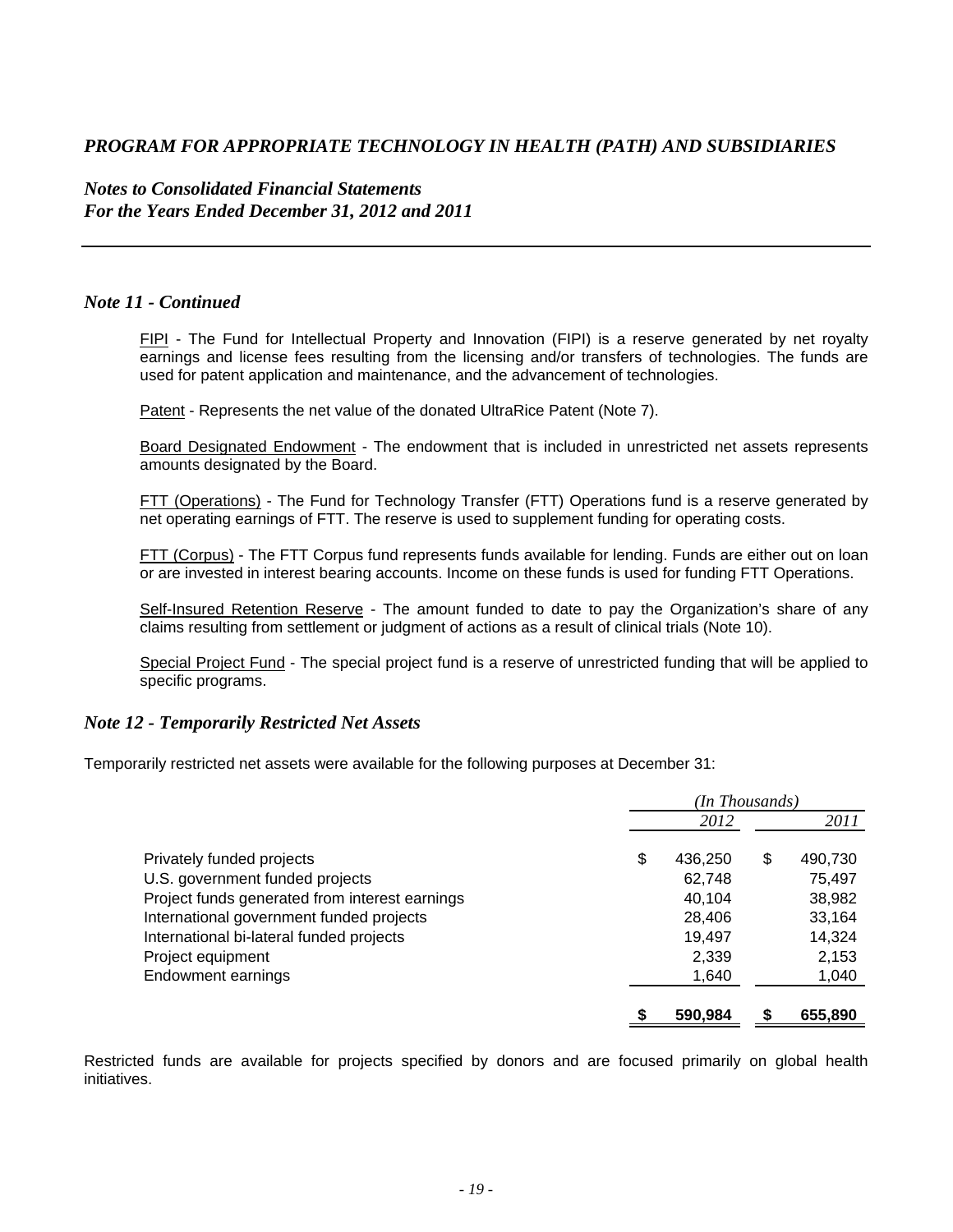*Notes to Consolidated Financial Statements For the Years Ended December 31, 2012 and 2011* 

#### *Note 13 - Endowment*

The Organization's endowment consists of a number of funds established for a variety of purposes. Its endowment includes both donor-restricted endowment funds and funds designated by the Board to function as an endowment (quasi-endowment). As required by U.S. GAAP, net assets associated with endowment funds, including quasi-endowments, are classified and reported based on the existence or absence of donor-imposed restrictions.

The Board of Directors of the Organization has adopted the provisions of the Washington State Prudent Management of Institutional Funds Act (PMIFA). The Organization has interpreted the law as requiring the preservation of the fair value of the original gift as of the gift date of the donor-restricted endowment funds absent explicit donor stipulations to the contrary. As a result of this interpretation, the Organization classifies as permanently restricted net assets (a) the original value of gifts donated to the permanent endowment, and (b) the original value of subsequent gifts to the permanent endowment. The remaining portion of the donor-restricted endowment fund that is not classified in the permanently restricted net assets is classified as temporarily restricted net assets until those amounts are appropriated for expenditures by the Organization in a manner consistent with the standard of prudence described by PMIFA.

In accordance with PMIFA, the Organization considers the following factors in making a determination to appropriate or accumulate donor-restricted endowment funds: 1) duration and preservation of the endowment fund; 2) the purposes of the Organization and the endowment fund; 3) general economic conditions; 4) effect of inflation or deflation; 5) the expected total return from income and the appreciation of investments; 6) other resources of the Organization; and, 7) the investment policy of the Organization.

Endowment net assets consisted of the following at December 31:

|                                                                            | 2012 (In Thousands) |              |    |                           |                       |                           |    |                |
|----------------------------------------------------------------------------|---------------------|--------------|----|---------------------------|-----------------------|---------------------------|----|----------------|
|                                                                            |                     | Unrestricted |    | Temporarily<br>Restricted |                       | Permanently<br>Restricted |    | Total          |
| Donor restricted endowment funds<br>Board designated quasi-endowment funds | \$                  | 2,792        | \$ | 1,640                     | \$                    | 3,375                     | \$ | 5,015<br>2,792 |
|                                                                            |                     | 2,792        |    | 1,640                     | $\mathbf{\mathsf{S}}$ | 3,375                     |    | 7,807          |
|                                                                            |                     |              |    | 2011 (In Thousands)       |                       |                           |    |                |
|                                                                            |                     | Unrestricted |    | Temporarily<br>Restricted |                       | Permanently<br>Restricted |    | Total          |
| Donor restricted endowment funds<br>Board designated quasi-endowment funds | \$                  | 2,459        | \$ | 1,040                     | \$                    | 3,370                     | \$ | 4,410<br>2,459 |
|                                                                            | 5                   | 2,459        | S  | 1,040                     | \$                    | 3,370                     | S  | 6,869          |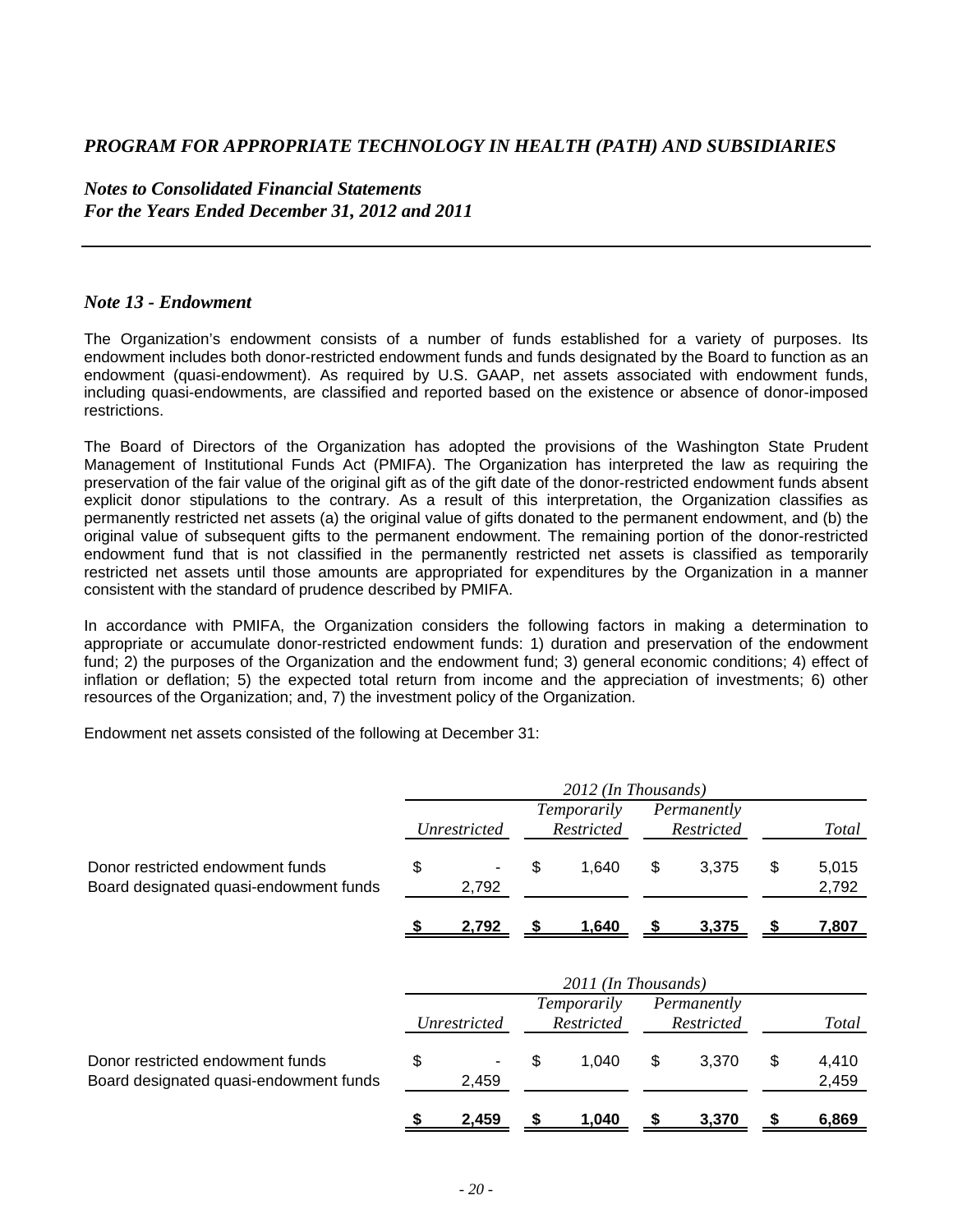## *Notes to Consolidated Financial Statements For the Years Ended December 31, 2012 and 2011*

## *Note 13 - Continued*

Changes to endowment net assets are as follows for the years ended December 31, 2012 and 2011:

|                                                                                         | (In Thousands) |              |    |                           |    |                           |    |            |
|-----------------------------------------------------------------------------------------|----------------|--------------|----|---------------------------|----|---------------------------|----|------------|
|                                                                                         |                | Unrestricted |    | Temporarily<br>Restricted |    | Permanently<br>Restricted |    | Total      |
| Endowment net assets,<br>January 1, 2011                                                | \$             | 2,389        | \$ | 916                       | \$ | 3,367                     | \$ | 6,672      |
| Endowment investment return-<br>Interest and dividends<br>Realized and unrealized gains |                | 67<br>3      |    | 118<br>6                  |    |                           |    | 185<br>9   |
| Total endowment investment return                                                       |                | 70           |    | 124                       |    |                           |    | 194        |
| Contributions                                                                           |                |              |    |                           |    | 3                         |    | 3          |
| <b>Endowment Net Assets,</b><br>December 31, 2011                                       |                | 2,459        |    | 1,040                     |    | 3,370                     |    | 6,869      |
| Endowment investment return-<br>Interest and dividends<br>Realized and unrealized gains |                | 69<br>264    |    | 125<br>475                |    |                           |    | 194<br>739 |
| Total endowment investment return                                                       |                | 333          |    | 600                       |    |                           |    | 933        |
| Contributions                                                                           |                |              |    |                           |    | 5                         |    | 5          |
| <b>Endowment Net Assets,</b><br>December 31, 2012                                       |                | 2,792        |    | 1,640                     | S  | 3,375                     |    | 7,807      |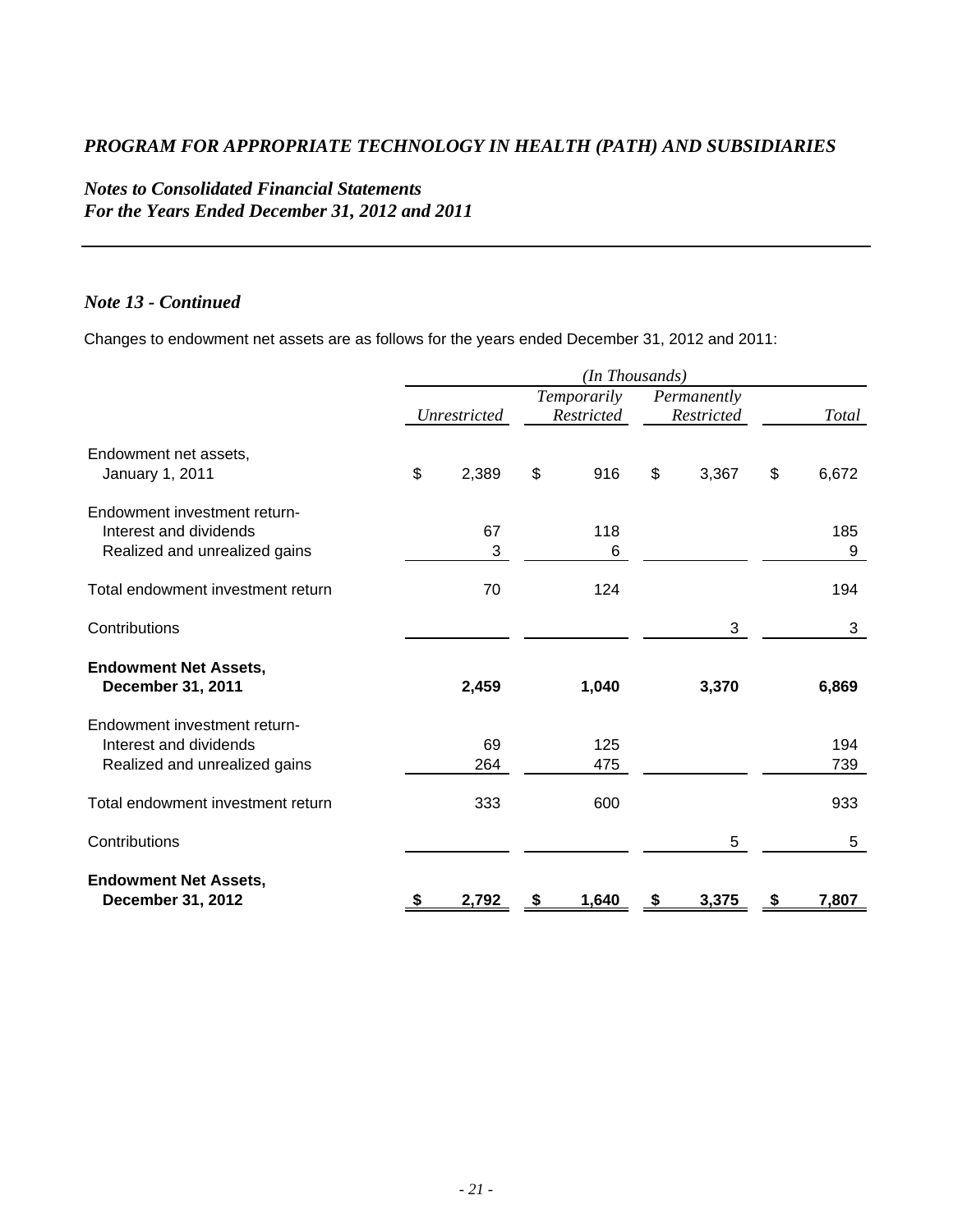*Notes to Consolidated Financial Statements For the Years Ended December 31, 2012 and 2011* 

#### *Note 13 - Continued*

The Organization has adopted investment and spending policies for endowment assets that attempt to provide a predictable stream of funding to programs supported by its endowment while seeking to maintain the purchasing power of the endowment assets. Endowment assets include those assets of donor-restricted funds that the Organization must hold in perpetuity or for donor-specified periods as well as board designated funds. Under this policy, as approved by the Board of Directors, the endowment assets are invested in mutual funds to ensure a broad diversification among investment styles, sectors, industries, market capitalizations and credit quality. These vehicles offer the advantages of economies of scale, greater liquidity, broader diversification, cost efficiency, lower transaction costs and low minimum investment requirements not available through separate account management. The performance objective for the total endowment investment portfolio is to achieve an annualized investment return, net of fees, which will exceed a composite index composed of 40% Barclays Capital Aggregate Index and 60% S&P 500 Index. Performance is monitored quarterly over rolling one-year, three-year and fiveyear periods. The Organization expects its endowment funds, over time, to provide an average rate of return of approximately 5% annually. Actual returns in any given year may vary from this amount based on current market conditions.

To satisfy its long-term rate-of-return objectives, the Organization relies on a total return strategy in which investment returns are achieved through both capital appreciation (realized and unrealized) and current yield (interest and dividends). The Organization targets a diversified asset allocation between two asset classes: 40% fixed income and 60% equity investments to achieve its long-term return objectives within prudent risk constraints.

The Organization has established an endowment spending policy for appropriating a maximum distribution in support of PATH's programs each year. In establishing this policy, the Organization considered the long-term expected return on its endowment and the need for that return to provide additional protection for any necessary adjustment to the value of the endowment for inflation. In order to sustain the real value of the endowment, the long-term return of the endowment should meet or exceed spending plus inflation as measured by an appropriate benchmark, such as the Consumer Price Index (CPI). To protect the essential value of the endowment against the expected impact of inflation, the Finance Committee sets a payout rate for the endowment's income that provides a prudent rate of real growth of endowment funds while also providing a relatively constant funding stream in support of PATH's current expenditures for programs. In determining each year's level of distribution, PATH will be governed by a spending policy which seeks to distribute up to 5% of the market value of the endowment investment portfolio, calculated based on the prior year's ending balance. This is consistent with the Organization's objective to maintain the purchasing power of the endowment assets held in perpetuity or for a specified term as well as to provide additional real growth through new gifts and investment return. There was no appropriation made during the years ended December 31, 2012 or 2011, due to market factors.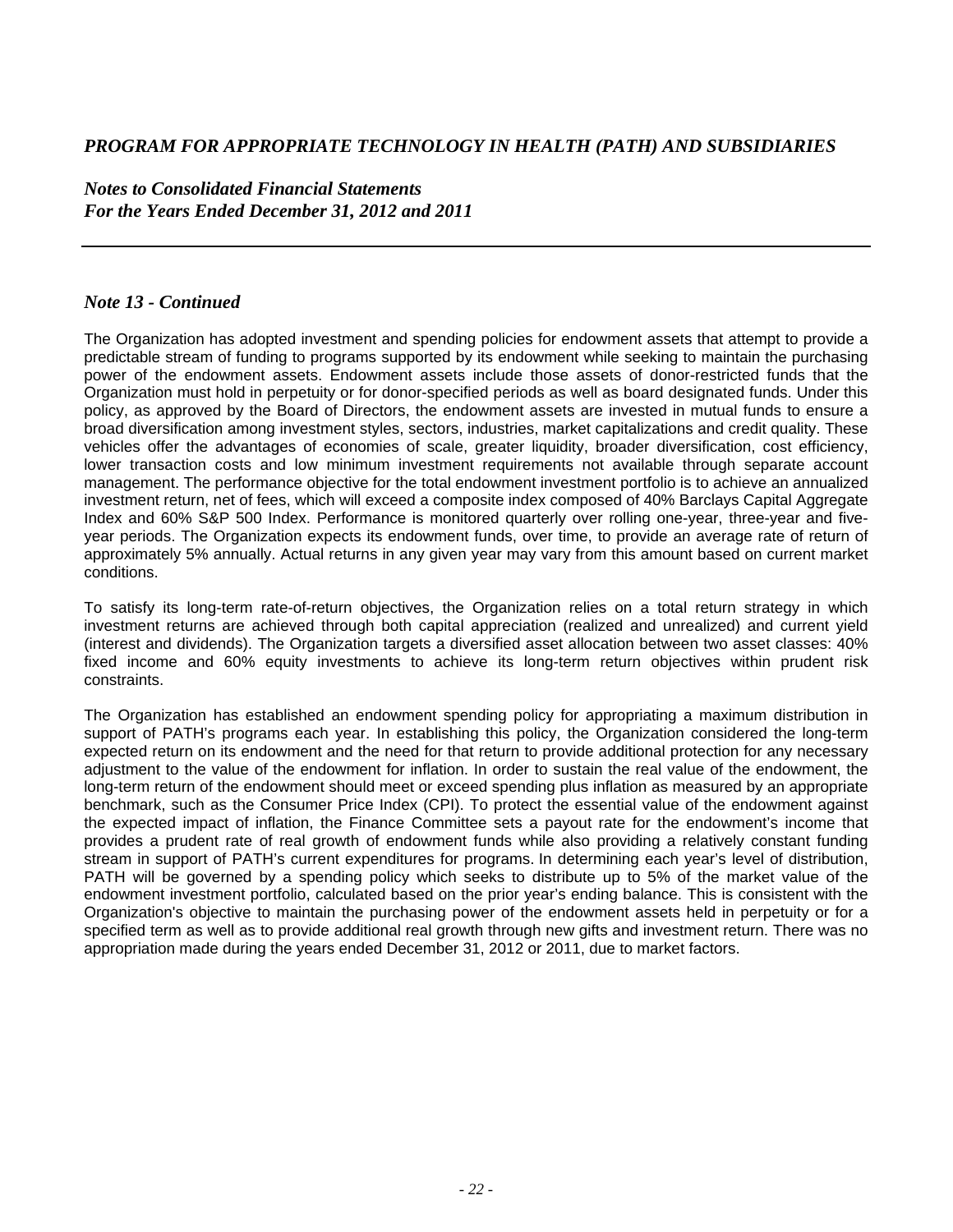*Notes to Consolidated Financial Statements For the Years Ended December 31, 2012 and 2011* 

#### *Note 14 - Project Revenue*

The Organization has received several awards from The Department for International Development (DFID), United Kingdom of Great Britain and Northern Ireland, to support specific projects. DFID requires separate disclosure of revenue recognized in the Organization's financial statements. Unrestricted revenue recognized, including releases of restriction, for each of these projects is as follows for the year ended December 31, 2012:

|                                                                                                                                                                      | (In Thousands) |
|----------------------------------------------------------------------------------------------------------------------------------------------------------------------|----------------|
| Aid as a Competitive Business: Historical Analysis of Competition<br>Among Global Health Strategies and Emerging Opportunities<br>for Innovation (contract 40040866) | \$<br>22       |
| Product Development Partnership (PDP) Arrangement for 2010-2015-<br>Meningococcal Conjugate Vaccines                                                                 | 1,995          |
| Maximizing the Quality of Scaling up Nutrition Programmes                                                                                                            | 734            |
| Product Development Partnership (PDP) Arrangement for 2009-2013-<br>New Vaccines for Diarrheal Diseases                                                              | 1,889          |
| Product Development Partnership (PDP) Arrangement for 2009-2014                                                                                                      | 1,089          |
| Reproductive Health Supplies Coalition: Developing Affordable,<br>Quality Reproductive Health Commodities - Purchase Order 40068171                                  | 463            |
| Reproductive Health Supplies Coalition: Quality Reproductive Health Medicines-<br>Product Component Code 202825-101                                                  | 1,857          |
|                                                                                                                                                                      | 8,049          |

Revenue for these awards is released from restriction as related allowable project costs are incurred and is included in contribution and award revenue on the consolidated statements of activities and changes in net assets.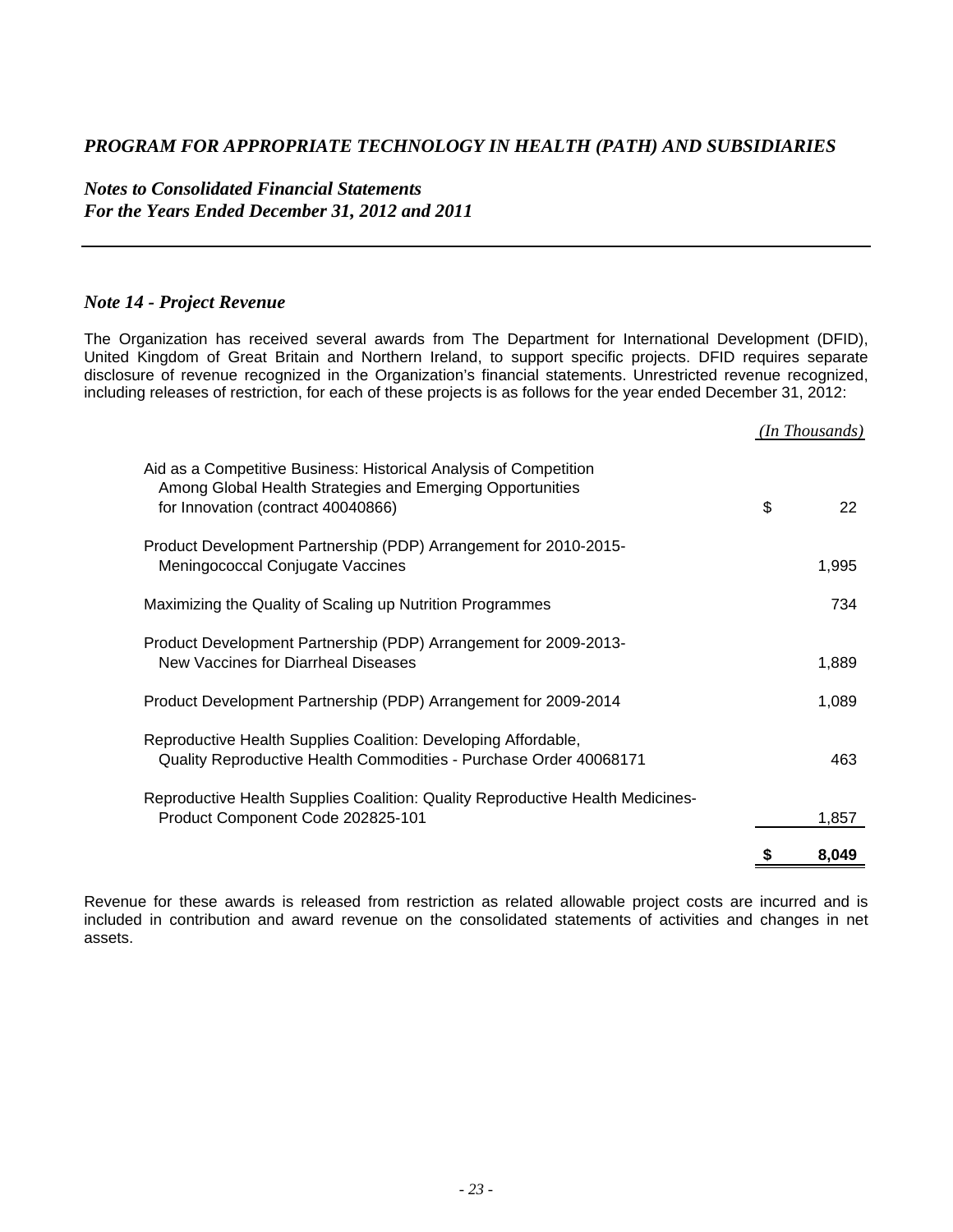*Notes to Consolidated Financial Statements For the Years Ended December 31, 2012 and 2011* 

#### *Note 15 - Employee Benefits*

The Organization sponsors a defined contribution 401(k) plan (the Plan). Under the Plan, PATH employees may elect to contribute up to 75% of their pre-tax compensation, subject to certain limits under the Internal Revenue Code. The Organization will match the employee's contribution monthly at a ratio of 1:1 for the first 2%, and 2:1 for the next 4%, with a maximum employer contribution equal to 4% of pre-tax salary. Employer matching contributions to the Plan are fully vested after one year of completed service. Employee optional contributions in the Plan vest immediately. In addition, the Organization may make a voluntary employer contribution of up to 8% of employees' base compensation. Voluntary employer contributions to the Plan vest at a rate of 20% for each completed year of service. All regular U.S. hire employees are eligible to enter the Plan on the first of the month after completing three months of employment. The Organization also offers an optional Roth 401(k) plan.

Employer contributions for both U.S.-based plans totaled \$5.3 million and \$4.2 million for the years ended December 31, 2012 and 2011, respectively. Total global pension costs totaled \$6.4 million and \$5 million for the years ended December 31, 2012 and 2011, respectively.

#### *Note 16 - Commitments and Contingencies*

**Operating Leases -** A summary of annual noncancelable minimum commitments under operating leases for office space and equipment is as follows:

| For the Year Ending December 31, | (In Thousands) |
|----------------------------------|----------------|
| 2013                             | \$<br>7,298    |
| 2014                             | 7,117          |
| 2015                             | 6,859          |
| 2016                             | 6,700          |
| 2017                             | 6,836          |
| Thereafter                       | 41,982         |
|                                  | 76,792         |

Rental expense was \$7.8 million and \$9.3 million in 2012 and 2011, respectively.

**Awarding Agencies -** Expenses incurred under certain programs are subject to audit by the awarding agencies. If, as a result of such audit, certain expenses incurred are determined to be nonreimbursable, the Organization may be liable for repayment of disallowed expenses previously claimed or received.

**Guarantee -** The Organization entered into an agreement whereby it agreed to participate as a guarantor in a microcredit loan guarantee program. Losses realized on the microcredit loans will be allocated pro rata to each guarantor in the program; however, the Organization's maximum commitment and obligation to the program will not exceed \$1 million. The obligation under this program is with full recourse to the Organization. Under the terms of the agreement, the Organization will remain in the program until it provides advance written notice of withdrawal. Commitment may then be withdrawn after 18 months following the Organization's notice. No liability or loss has been recorded in the Organization's 2012 or 2011 financial statements related to this guarantee.